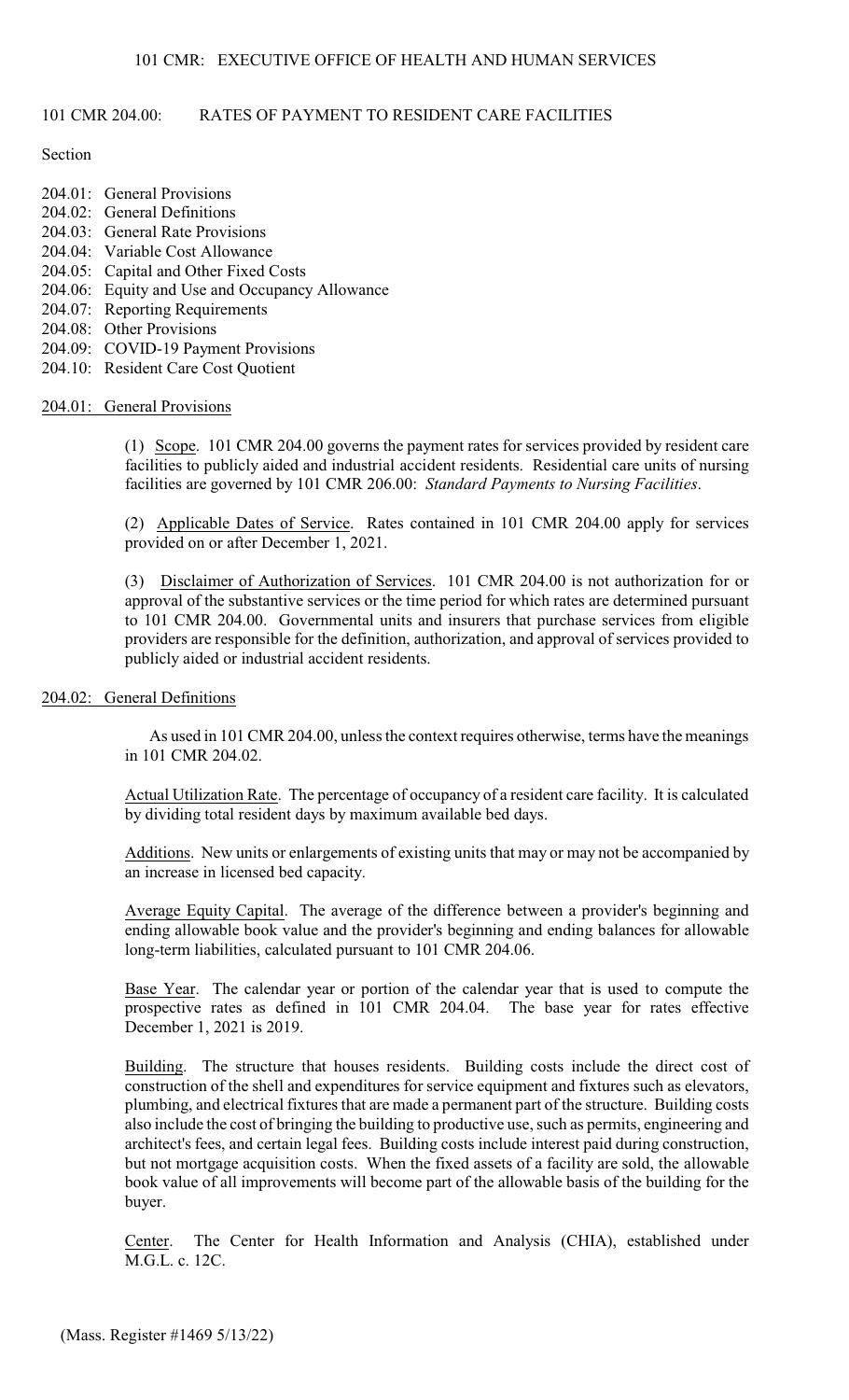### 204.02: continued

Change of Ownership. A *bona fide* transfer, for reasonable consideration, of all the powers and *indicia* of ownership. A change of ownership may not occur between related parties and must be a sale of assets of the facility rather than a method of financing. A change in the legal form of the provider does not constitute a change of ownership, unless the other criteria are met.

Community Support Facility. A resident care facility licensed by the Department in compliance with 105 CMR 150.000: *Standards for Long-term Care Facilities* that provides or makes arrangements to provide appropriate mental health services in addition to the minimum basic care and services required by 105 CMR 150.000 for residents who do not routinely require nursing or other medically related services.

Community Support Resident. An individual in need of resident care facility services, who is 50 years of age or older, and who, upon the written consent of the individual (if he or she is competent to give such consent) or guardian (if he or she is not competent), and a physical evaluation by a psychiatrist or other physician, and a psychiatric evaluation by a psychiatrist, is deemed appropriate by both for residency and services provided by a community support facility pursuant to 105 CMR 150.000: *Licensing of Long Term Care Facilities* or its most recent applicable regulation. Any exceptions and additional factors used to determine whether a resident is a community support facility resident will be in accordance with 105 CMR 150.000.

Community Support Resident Days. The number of days of occupancy by community support residents in a community support facility or a resident care facility with community support residents. Community support resident days include the day of admission, but not the day of discharge. Where admission and discharge occur on the same day, one community support resident day will be used. Those days a bed is held vacant for a publicly aided community support resident temporarily placed in a different care situation, pursuant to an agreement between the provider and the Department of Transitional Assistance in accordance with duly established policies of said Department, are included as community support resident days. Those days a bed is held vacant for a non-publicly aided resident, whether or not there is a charge for such reservation by the facility, are included as community support resident days.

Constructed Bed Capacity. A resident care facility's bed capacity (or clinical bed capacity) as defined in 105 CMR 100.100: *Definitions*, which states: the capacity of a building to accommodate a bed and the necessary physical appurtenances in accordance with the applicable standards imposed as a condition of operation under state law. It includes a room designed or able to accommodate a bed and necessary physical appurtenances, whether or not a bed and all such appurtenances are actually in place, with any necessary utilities (*e.g*., drinking water, sprinkler lines, oxygen, electric current, electric signals, *etc*.), with either outlets or capped lines within the room.

Deferred Charges. Expenditures, such as prepaid insurance, rent or licenses, not recognized as a cost of operations for the period in which they were incurred, but carried forward to be written off in one or more future periods. Deferred charges are not expenditures that can be identified with and justified as relating to physical assets that will contribute services to future operations.

Department. The Massachusetts Department of Public Health.

Department of Transitional Assistance Days (DTA Days). Days of resident care facility services provided to residents who are recipients of Emergency Assistance for the Elderly, Disabled and Children (EAEDC) or Supplemental Security Income/State Supplemental Payments (SSI/SSP) funded by DTA.

Desk Audit. A comprehensive audit performed at the Center's offices in which the auditor evaluates the accuracy of the information in the cost reports and supporting documentation in accordance with an audit program.

Direct Restorative Therapy. Services of physical therapists, occupational therapists, and speech, hearing, and language therapists provided directly to individual residents to reduce physical or mental disability and to restore the resident to maximum functional level. Direct restorative therapy services are provided onlyupon written order of a physician, physician assistant, or nurse practitioner who has indicated anticipated goals and frequency of treatment to the individual resident.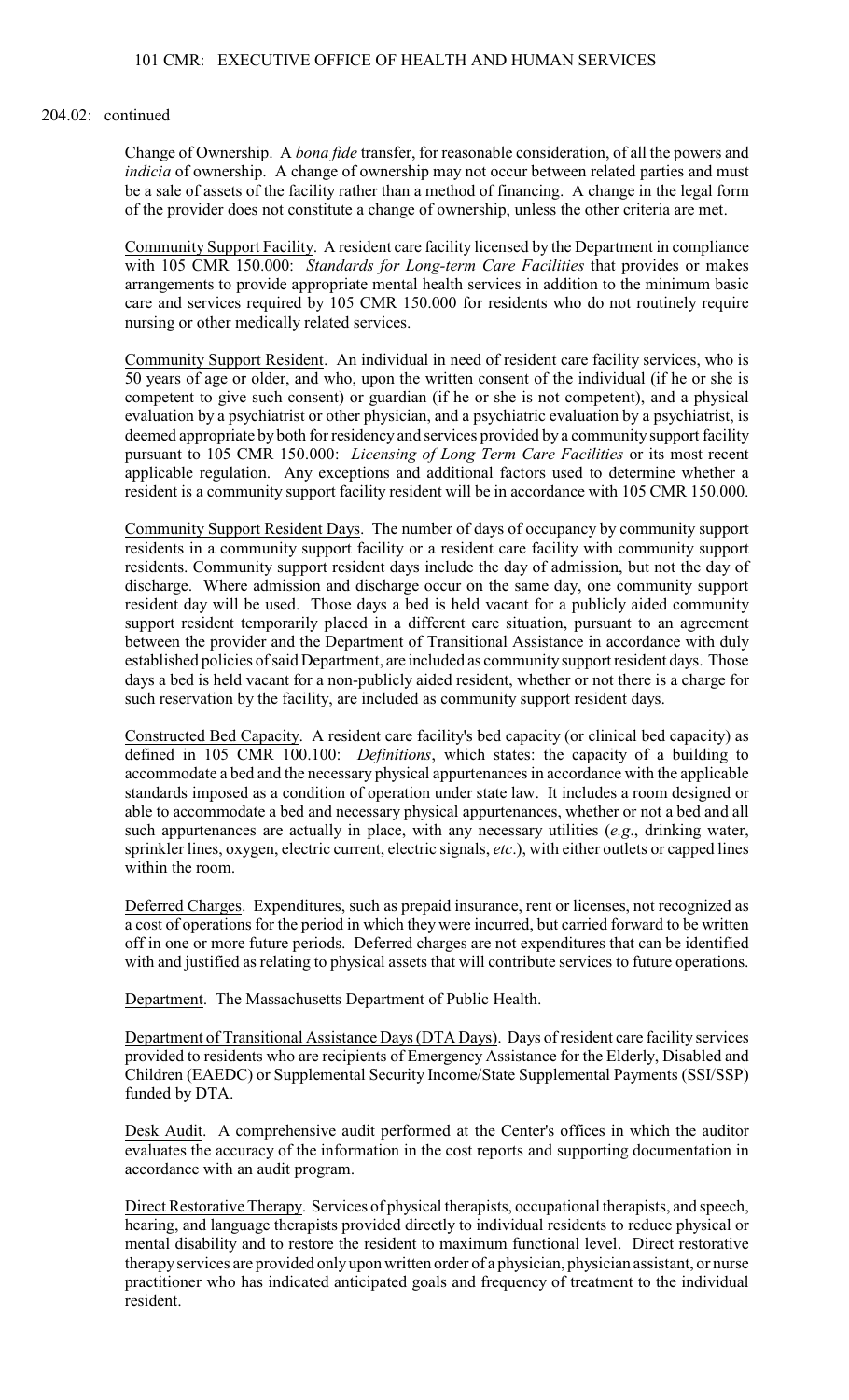### 204.02: continued

EOHHS. The Executive Office of Health and Human Services, established under M.G.L. c. 6A.

Equipment. Tangible fixed assets, usually moveable, that are accessory or supplemental to such larger items as buildings and structures.

Exit Conference. A conference conducted at the close of an on-site field audit at which the Center auditors present audit findings and recommendations to the provider. The provider may respond to the Center's findings and may present additional information for review. The conference may take place at a scheduled meeting or by telephone.

Field Audit. An audit performed on-site at the resident care facility in which the auditor evaluates the accuracy of the information in the cost reports and claim for reimbursement by examining the books and records of the facility by evaluating internal controls, observing the physical plant, and interviewing resident care facility staff.

Fixed Costs. Indirect resident care costs, independent of the level of occupancy, including interest associated with long-term debt; depreciation of buildings; building improvements; equipment and software; equipment; insurance on buildings and equipment; real estate taxes; rent; the non-income related portion of the Massachusetts corporate excise tax; personal property tax; and equipment rental.

Generally Available Employee Benefits. The employee benefits that are reasonable and necessary for the efficient operation of the facility including, but not limited to, insurance, pensions, bonuses, child care, and non-required but job-related education. Such benefits must be nondiscriminatory and available to all full-time employees.

Improvements. Expenditures that increase the quality of the existing building by rearranging the building layout or substituting improved components for old components so that facilities are in some way better than before the renovation. Improvements do not add to the existing building nor do they expand the square footage of the building. An improvement is measured by the facility's increased productivity, greater capacity, or longer life.

Imputed Value. An alternative cost based on a standard amount to be used by EOHHS in *lieu* of other costs.

Indirect Restorative Therapy. Services of physical therapists, occupational therapists, and speech, hearing, and language therapists to provide orientation programs for aides and assistants, in-service training to staff, and consultation and planning for continuing care after discharge.

Industrial Accident Resident. A person receiving resident care facility services for which an employer or an insurer is liable under M.G.L. c. 152 (the Workers' Compensation Act).

Land Costs. The purchase price plus the cost of bringing land to productive use including, but not limited to, commissions to agents, attorney's fees, demolition of buildings, clearing and grading the land, site-survey, soil investigation, streets, off-site sewer and water lines, and public utility charges necessary to service the land. Land must be necessary for the care of publicly aided residents.

Licensed Bed Capacity. A resident care facility's licensed bed capacity as defined by 105 CMR 100.100: *Definitions*, which states: the portion of bed capacity, by number of beds, which a provider under its license, as issued or subsequently modified, is authorized to use for patient occupancy, or in the case of a facility operated by a government agency, the number of beds approved by the Department.

Limited Life Assets. Limited life assets include software, wallpaper, and painting.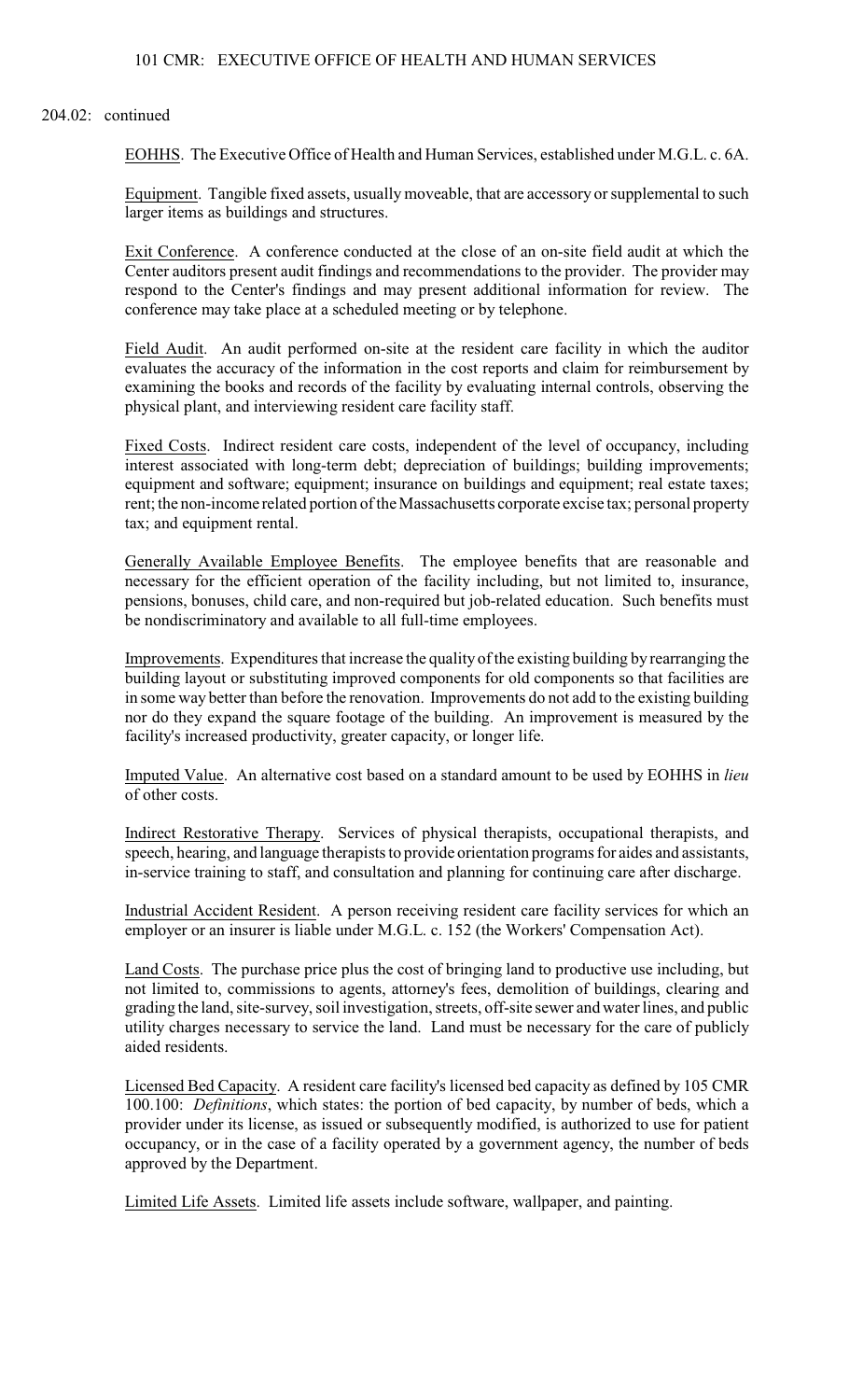### 204.02: continued

Long-term Interest Expense. Reasonable and necessary expense that is incurred for the use of legitimate loans related to the care of publicly aided residents and that is supported by allowable, depreciable fixed assets. It includes all of the costs of borrowing money including, but not limited to, interest, allowable mortgage acquisition costs, and mortgage insurance premiums.

Major Additions. A newly constructed addition to a facility that increases the licensed bed capacity of the facility by 50% or more.

Massachusetts Corporate Excise Tax. Those taxes that have been paid to the Massachusetts Department of Revenue in connection with the filing of Form 355, Business/Manufacturing Corporate Excise Return.

Maximum Available Bed-days. The total number of licensed bed-days for the calendar year, determined by multiplying the mean licensed bed capacity for the calendar year by the days in the calendar year.

Mean Licensed Bed Capacity. A facility's weighted average licensed bed capacity for the calendar year. The value is calculated by multiplying the licensed bed capacity by the number of days in the calendar year for which the facility was licensed to determine the maximum available bed-days. The maximum available bed-days is divided by the number of days in the calendar year to determine the mean licensed bed capacity.

Mortgage Acquisition Costs. Those costs, including finder's fees, points, certain legal fees, and filing fees, that are necessary to obtain long-term financing through a mortgage, bond, or other long-term debt instrument.

Nonprofit Provider. A provider either organized for charitable purposes or recognized as a nonprofit entity by the Internal Revenue Service. This includes Massachusetts corporations organized under M.G.L. c. 180; clubs, associations, organizations, or tax-exempt entities; corporations organized under M.G.L. c. 156B and granted a tax exemption under the Internal Revenue Code,  $\S 501(c)(3)$ ; and facilities owned or operated by governmental units.

Nursing Facility. A nursing or convalescent home, infirmarymaintained in a town, or charitable home for the aged, as defined in M.G.L. c. 111, § 71, or a nursing facility operating under a hospital license issued by the Department pursuant to M.G.L. c. 111, and certified by the Department for participation in the MassHealth program, or facilities licensed to operate a residential care unit within a nursing facility or those exempt from licensure under M.G.L. c. 111, § 73B.

Proprietary Provider. A provider that does not meet the criteria specified in 101 CMR 204.02: Nonprofit Provider.

Provider. A resident care facility providing care to publicly aided residents.

Prudent Buyer Concept. The assumption that a purchase price that exceeds the market price for a supply or service is an unreasonable cost.

Publicly Aided Resident. A person as to whose care in a resident care facility the Commonwealth or a political subdivision of the Commonwealth is in whole or in part financially liable.

Rate Year. The period in which the rate determined under 101 CMR 204.00 is effective.

Related Party. An individual or organization associated or affiliated with, or that has control of, or is controlled by, the provider; or any director, stockholder, trustee, partner, or administrator of the provider by common ownership or control or in a manner specified in the Internal Revenue Code of 1954, §§ 267(b), 267(c), and 318; provided, however, that 10% must be the operative factor as set out in  $\S$ § 267(b)(2) and (3). Related individuals include spouses, parents, children, spouses of children, grandchildren, siblings, fathers-in-law, mothers-in-law, brothers-in-law, and sisters-in-law.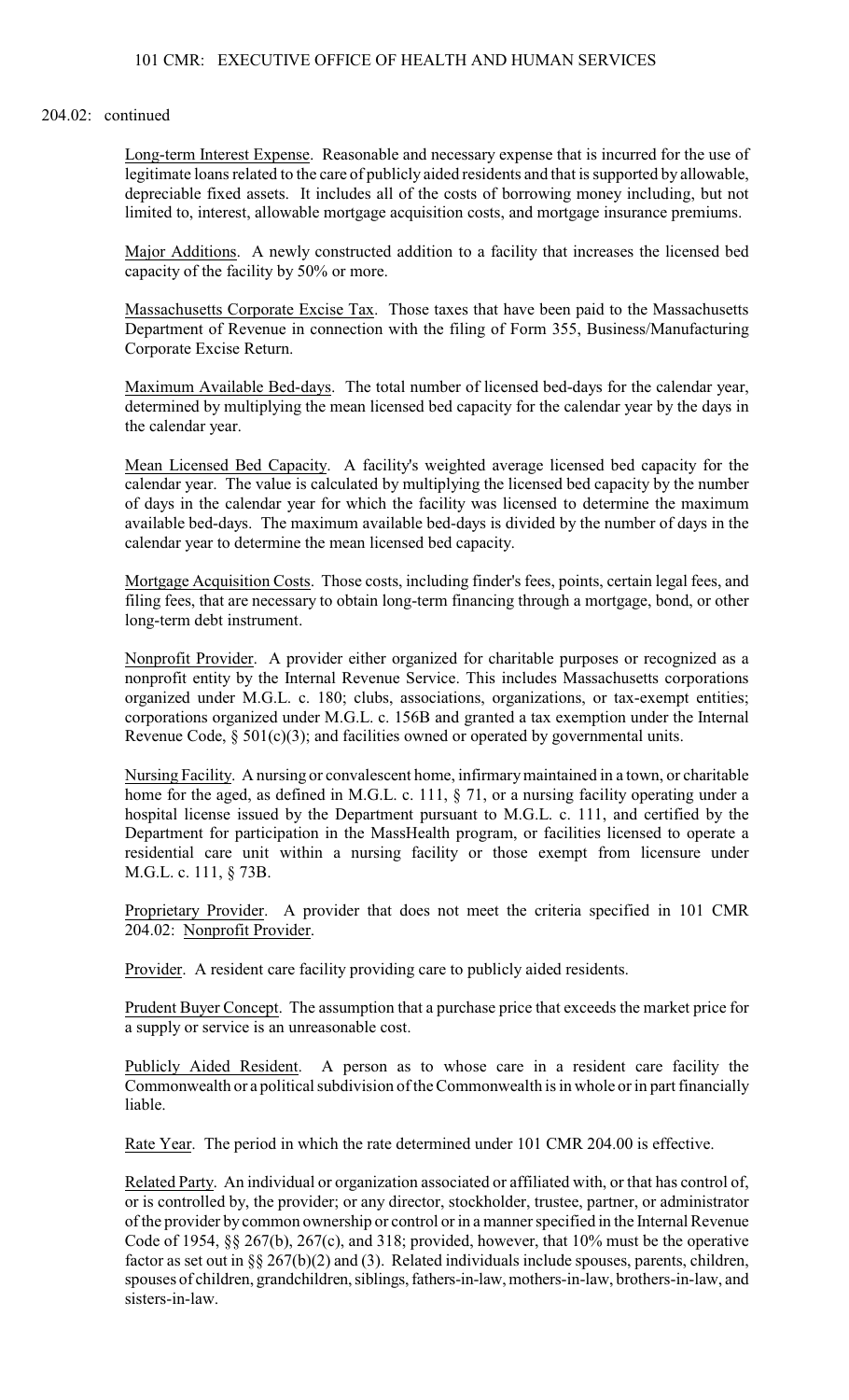## 101 CMR: EXECUTIVE OFFICE OF HEALTH AND HUMAN SERVICES

### 204.02: continued

Resident Care Facility (Facility). A facility licensed by the Department in compliance with 105 CMR 150.000: *Standards for Long-term Care Facilities* or exempt from licensure under M.G.L. c. 111, § 73B providing protective supervision in addition to the minimum basic care required by 105 CMR 150.000 for residents who do not routinely require nursing or other medically related services.

Resident Days. The number of days of occupancy by residents in a facility. Included in the computation of resident days is the day of admission, but not the day of discharge. Where admission and discharge occur on the same day, one resident day is used. Those days in which a bed is held vacant and reserved for a publicly aided resident temporarily placed in a different care situation, are included as resident days. Those days on which a bed is held vacant and reserved for a non-publicly aided resident, whether or not there is a charge for such reservation by the facility, are included as resident days.

Responsible Person. A person 21 years of age or older who has received a high school diploma, is of good moral character, and has the ability to communicate orally and in writing in English or the primary language used by residents of the facility, and who will make mature and accurate judgments regarding the care needs of the residents as required by105 CMR 150.000: *Standards for Long-term Care Facilities*.

Sole Proprietor. A business enterprise other than a corporation or partnership in which the net worth belongs entirely to one individual.

Support Service Coordinator. A person who has received a BA or BS degree in a human service field of study such as psychology, nursing, orsocial work and who is employed by a community support facility to identify, monitor, and meet the support service needs of community support residents.

Support Services. Those services provided for the benefit of community support resident(s) in order to enhance psycho-social and physical functioning as defined by the Department in 105 CMR 150.000: *Standards for Long-term Care Facilities*.

Unit. Unit has the same definition as in 105 CMR 150.000: *Standards for Long-term Care Facilities*.

Variable Costs. Costs that change depending on the volume of occupancy. Variable costs include the allowable amounts reported in the following accounts from the cost report: administrator/responsible person salaries and benefits; clerical salaries; EDP/payroll/ bookkeeping services; office supplies; telephone, except directory advertising; motor vehicle expense; conventions and meetings; advertising, help wanted; licenses and dues, resident care related; total education and training; total employee benefits, except officers, profit sharing and other benefits; accounting services not related to appeals; total payroll taxes, except officer; nonprofit DES claims; malpractice and general liability insurance; total Workers' Compensation, except officer; total group life/health, except officer; total plant operations; total dietary; total laundry; total housekeeping; total nursing; quality assurance professional; community support coordinator; total physician services; house supplies, not resold; pharmacy consultant; social service worker; indirect therapy salaries; indirect therapy consultants; total recreation, except transportation; realty company variable add-back; management company variable and fixed cost add-back, less non-allowable self-disallowances; vending machine income; and other operating cost recoverable income.

# 204.03: General Rate Provisions

(1) General. EOHHS will determine a payment rate for dates of service on or after December 1, 2021, for each facility as follows.

- (a) Preliminary Rate. The facility's preliminary rate is equal to the sum of
	- 1. allowable variable costs determined under 101 CMR 204.04;

2. allowable capital and other fixed costs and working capital allowance as determined under 101 CMR 204.05; and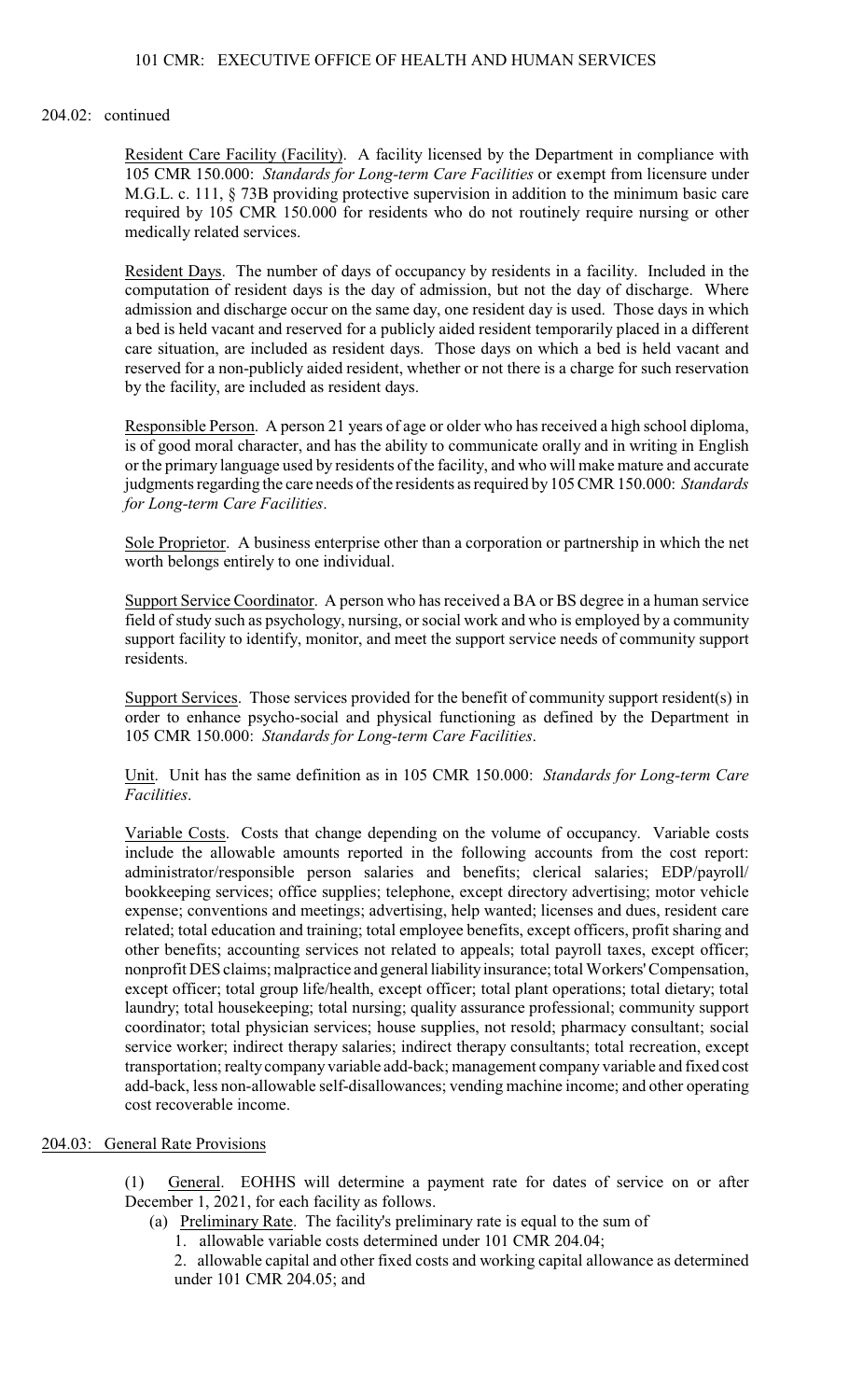## 204.03: continued

3. allowable equity or use and occupancy allowance determined under 101 CMR 204.06.

(b) Rate Adjustments. The preliminary rate as calculated in 101 CMR 204.03(1)(a) will be adjusted as follows.

- 1. DTA Days Percentage Adjustment.
	- a. For each facility, calculate its DTA days percentage by dividing its DTA days by the facility's total resident days, as reported on Schedule 3 of the 2019 HCF-4.

b. Each facility will receive a DTA Days Percentage Adjustment equal to \$5.00 multiplied by the percentage calculated in 101 CMR 204.03(1)(b)1.a.

2. GAFC Adjustment. For each eligible facility, apply the GAFC adjustment in the same amount as applied to the rate in effect on November 30, 2021.

- (c) Payment Rate. The facility's December 1, 2021, payment rate is equal to the greater of 1. the sum of the preliminary rate as determined in 101 CMR 204.03(1)(a) and the payment rate adjustments as determined in 101 CMR 204.03(1)(b), plus \$6.80; or
	- 2. the facility's certified rate in effect on November 30, 2021, plus \$6.80

(d) Annualization Adjustment. For the period from December 1, 2021 through December 31, 2021, EOHHS will apply an annualization adjustment of 496.77% of the difference between the facility's December 1, 2021, rate as determined in 101 CMR 204.03(1)(c) and its certified rate in effect on November 30, 2021, which accounts for the period July 1, 2021 through November 30, 2021.

## (2) Other Provisions.

(a) Audits. EOHHS will establish rates after a comprehensive desk audit of the base year cost report. The Center may also, whenever possible, conduct on-site field audits to ensure the accuracy of the claims for reimbursement and consistency in reporting. EOHHS will disallow any cost for which the provider does not produce adequate documentation requested by the Center during a desk or field audit.

- (b) General Cost Principles. In order to be reimbursed, a cost must
	- 1. be ordinary, necessary, and directly related to the care of publicly aided residents;
	- 2. be consistent with the prudent buyer concept;
	- 3. be for goods and services actually provided in the resident care facility;

4. not have the transaction effect of circumventing 101 CMR 204.00 under the principle that the substance of the transaction must prevail over form;

5. actually be paid by the provider. Examples of costs that are not considered paid for purposes of reimbursement include, but are not limited to, costs that are discharged in bankruptcy; forgiven; converted to a promissory note; and accruals of self-insured costs based on actuarial estimates; and

6. not be paid to a related party that has not been identified on the reports.

(c) Non-allowable Costs. Rates will not include those costs that are not reimbursable, as defined below, are reimbursed through an allowance, or are for services that are billed directly.

1. Costs that are not reimbursable include

a. bad debts, refunds, charity and courtesy allowances, and contractual adjustments to the Commonwealth and other third parties;

b. recovery of expense items, that is, expenses that are reduced or eliminated by applicable income including, but not limited to, rental of quarters to employees and others, income from meals sold to persons other than residents, telephone income, vending machine income, and medical records income. Vending machine income will be recovered against the variable cost, included in the variable cost allowance; federal and state income taxes, except the non-income related portion of the

Massachusetts corporate excise tax;

d. expenses that are not directly related to the provision of resident care including, but not limited to, expenses related to other business activities and fundraising, gift shop expenses, research expenses, rental expense for space not required by the Department and expenditure of funds received under federal grants for compensation paid for training personnel, and expenses related to grants or contracts for special projects;

e. compensation and fringe benefits for residents on a provider's payroll;

f. any amounts in excess of any schedule or limitation contained in 101 CMR 204.00;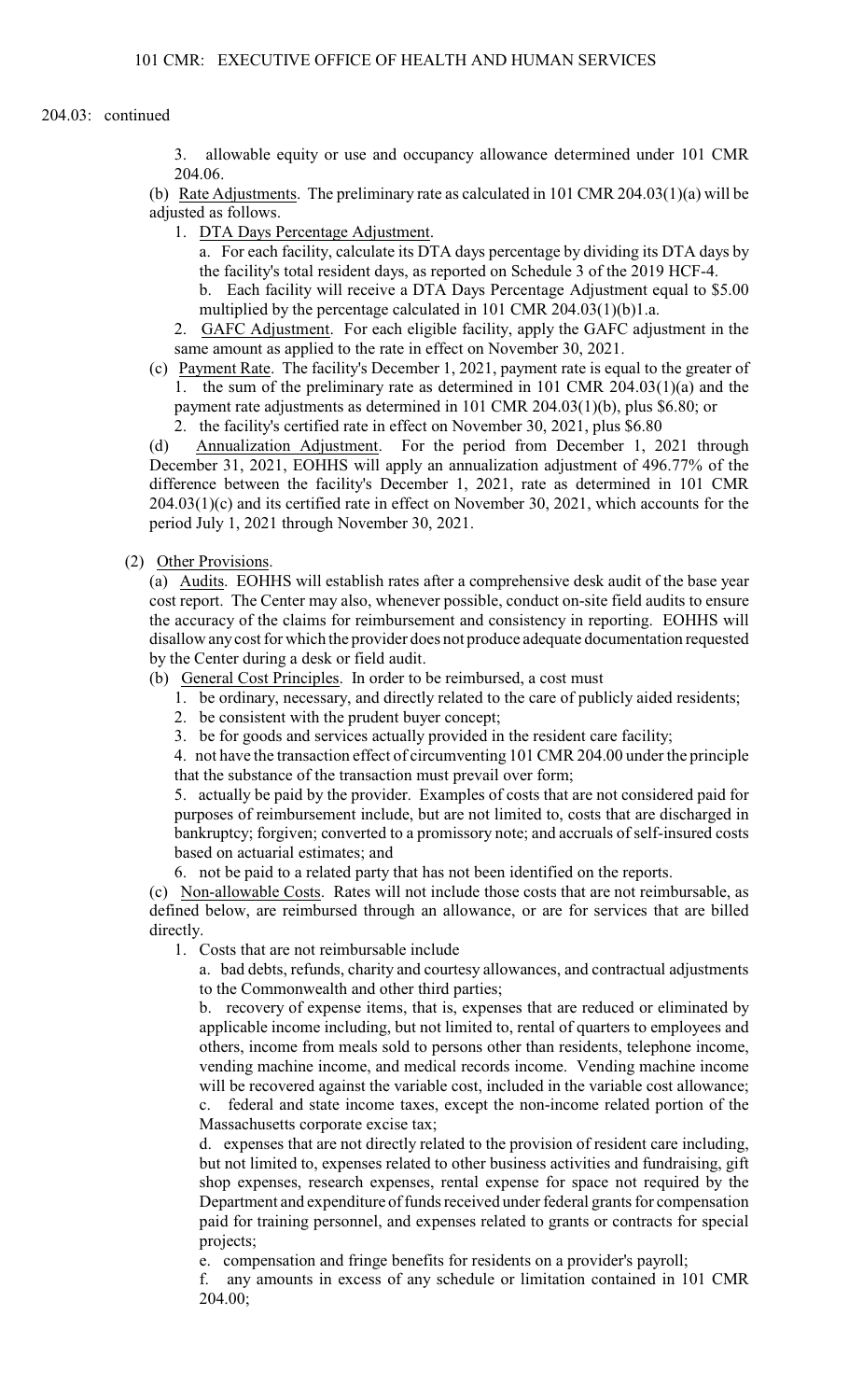#### 204.03: continued

g. penalties and interest incurred because of late payment of loans or other indebtedness, late filing of federal and state tax returns, or from late payment of municipal taxes;

h. any increase in compensation or fringe benefits granted as an unfair labor practice after a final adjudication by the court of last resort;

i. accrued expenses that remain unpaid more than 120 days after the close of the reporting year, excluding vacation and sick time accruals, are not included in the prospective rates. When the Center receives satisfactory evidence of payment, EOHHS may reverse the adjustment and include that cost, if otherwise allowable, in the applicable prospective rates. Except as provided above, a cost must actually be paid by the provider in order to be reimbursable. Examples of costs that are not considered paid for purposes of reimbursement include, but are not limited to, costs that are discharged in bankruptcy; costs that are forgiven; costs that are converted to a promissory note; and accruals of self-insured costs that are based on actuarial estimates;

j. expenses for purchased service nursing services purchased from temporary nursing agencies that are not registered with the Department under 105 CMR 157.000: *The Registration and Operation of Temporary Nursing Service Agencies*; k. any expense or amortization of a capitalized cost relating to costs incurred prior to the opening of the facility;

l. expenses relating to the financing of or otherwise supporting political or lobbying activities regarding legislation to affect reimbursement methods; campaign contributions; and advertising to create goodwill or otherwise affect payments made by governmental units;

m. all legal expenses; and those accounting expenses and filing fees associated with any appeal process;

n. additional rental payments or charges based upon receipts or income will not be considered as additional rental expense;

o. interest payments and charges based upon the provider's receipts or income will not be considered as allowable interest expense;

p. any costs that were incurred in periods other than the base year;

q. an adjustment to base year costs to reflect the difference between the rates charged to private residents in the base year if those rates are less than the public rates certified in the base year. EOHHS will multiply the difference between the base year rate for publicly aided residents and the average rate charged private residents corresponding to the base year above. The adjustment is calculated as follows: [(private income/resident private patient days) - public base year rate *per diem*] x (base yearresident private patient days/base year patient days) = the *per diem* amount by which the publicly aided rate will be reduced. In no instances will the certified rate be lower than the lowest private rate assigned to an individual for that period; r. any costs, including rental and leasehold expenses, for buildings and equipment that are not located at the site of the resident care facility will not be allowable as fixed costs; and

s. costs of ancillary services that are required to be billed on a direct basis to the purchasing government agency.

2. Cost reimbursed through an allowance or other specified methodology include the following.

a. Other Recoverable Income. Other recoverable income will be recovered against an account in the appropriate cost group category, such as variable cost allowance and fixed costs.

b. Working Capital Interest. Interest on short-term or working capital obligations is not allowed, but will be reimbursed pursuant to the working capital allowance under 101 CMR 204.05(4)(a).

3. Costs for Services Billed Directly. The following supplies or services must be billed directly to the purchaser in accordance with the purchaser's regulations or policies.

a. Physician. Direct physician services to individual residents, including emergency physician services required by 105 CMR 150.000: *Standards for Long-term Care Facilities*.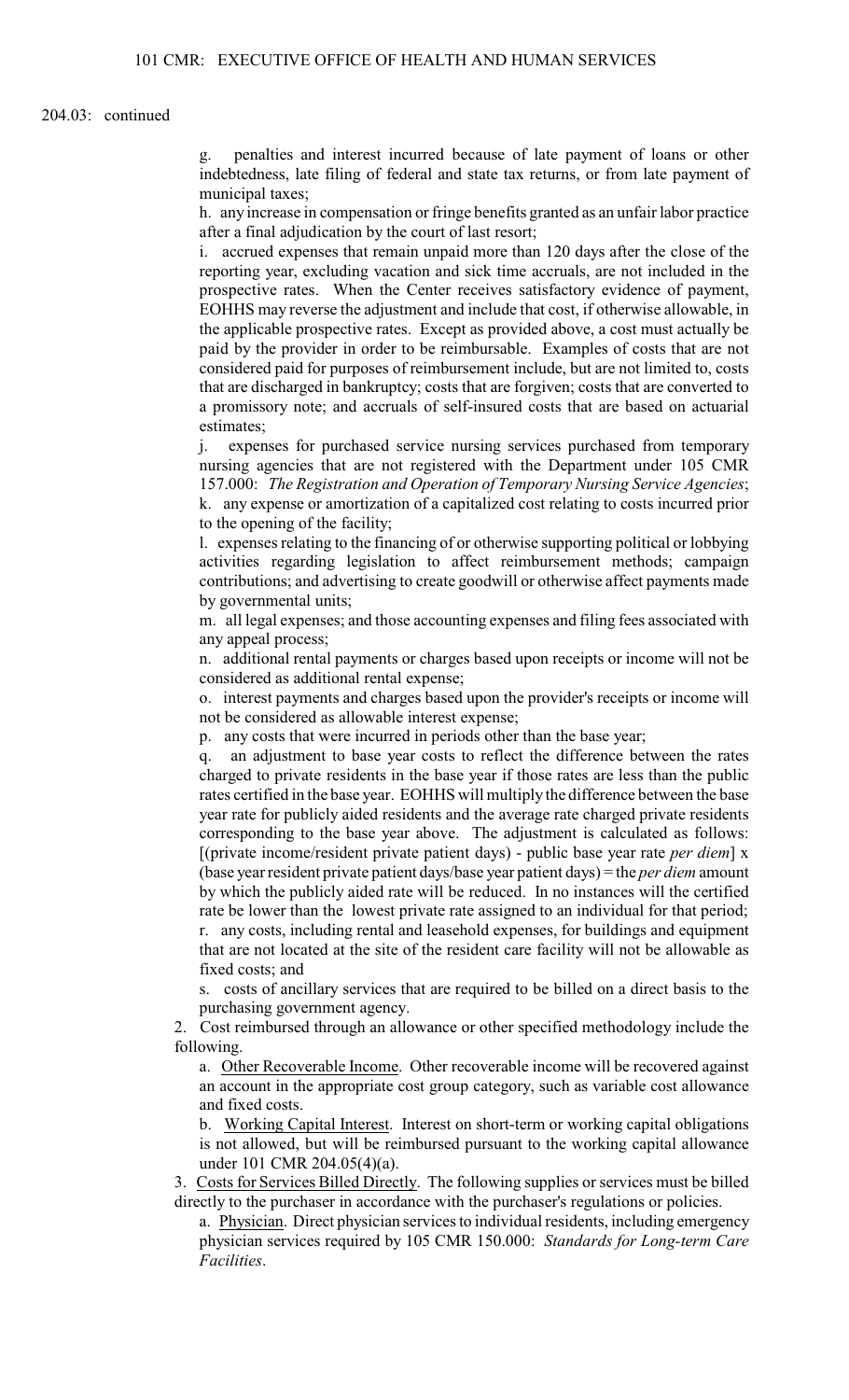#### 204.03: continued

b. Medical Supplies. Direct medical services or supplies in accordance with the regulations or written policy of the governmental unit responsible for paying for such services or supplies in the *per diem* rates.

c. Prescriptions. Pharmacy costs related to legend drug prescriptions and prescribed legend drugs for individual residents.

d. Therapy. Direct restorative services provided upon written order of a physician.

#### 204.04: Variable Cost Allowance

(1) Scope. EOHHS will include in each provider's rate a variable cost allowance to compensate for variable costs.

(2) Base Year Variable Cost *Per Diem*. EOHHS will calculate the base year variable cost *per diem* for each provider by dividing the total allowable base year variable costs by the greater of base year resident days or 90% of the mean licensed bed capacity in the base year times the days in the base year. For providers that are organized as sole proprietors, EOHHS will include an imputed amount of \$95,534 for the personal services of an owner.

(3) Cost Adjustment Factor. EOHHS will apply a cost adjustment factor of 5.49% to 2019 base year costs. If there has been a change of ownership in the base year, and the rates are based on the new owner's reported base year costs, EOHHS will modify the cost adjustment factor to reflect the number of months from the midpoint of the new owner's reporting period to the midpoint of the prospective rate period.

(4) Variable Cost Allowance. The variable cost allowance equals the lower of base year variable cost *per diem* or \$128.96, which is further adjusted by the cost adjustment factor.

#### (5) Special Provisions.

(a) Accrued Expenses. EOHHS will not allow accrued expenses that remain unpaid for more than 120 days after the close of the reporting year, excluding vacation and sick time accruals. If the provider submits evidence of satisfactory payment to the Center, EOHHS may reverse the adjustment and include that cost, if otherwise allowable, in the applicable rates.

(b) Accounting and Auditing Expenses. Reasonable and necessary accounting and auditing expenses in matters directly related to providing adequate care to publicly aided residents are included, provided that the books and records of the provider are maintained in accordance with generally accepted accounting principles.

(c) Staff Training Expenses. The net cost, which is the cost of required staff training activities less any reimbursement from grants, tuition, specific donations, employee contributions, or other sources is included, only if the training is

1. conducted within the Commonwealth of Massachusetts;

2. directly related to improving resident care to publicly aided residents; and

3. conducted by a recognized school, other authorized organization, or a qualified professional as required in 105 CMR 150.000: *Standards for Long-term Care Facilities*.

(d) Advertising Expenses. The reasonable and necessary expense of newspaper or other public media advertisements for the purpose of hiring necessary employees.

(e) Generally Available Employee Benefits. The extent of the facility's contribution to the cost of generally available fringe benefits are included so long as they are nondiscriminatory. (f) Membership Dues. Reasonable and necessary membership dues are included if the organization's function and purpose are directly related to the development and operation of the facility and providing adequate resident care.

(g) Services of Volunteer Workers. Services performed under an agreement between the organization and the provider for the performance of the services without direct payment. The value of services normally provided on a voluntary basis, such as distribution of magazines and newspapers to residents, does not constitute a reasonable variable cost. The net value of services for unpaid persons in positions customarily held by paid employees, performing such services on a regular basis as unpaid members of religious or other organizations, is allowable as a variable cost if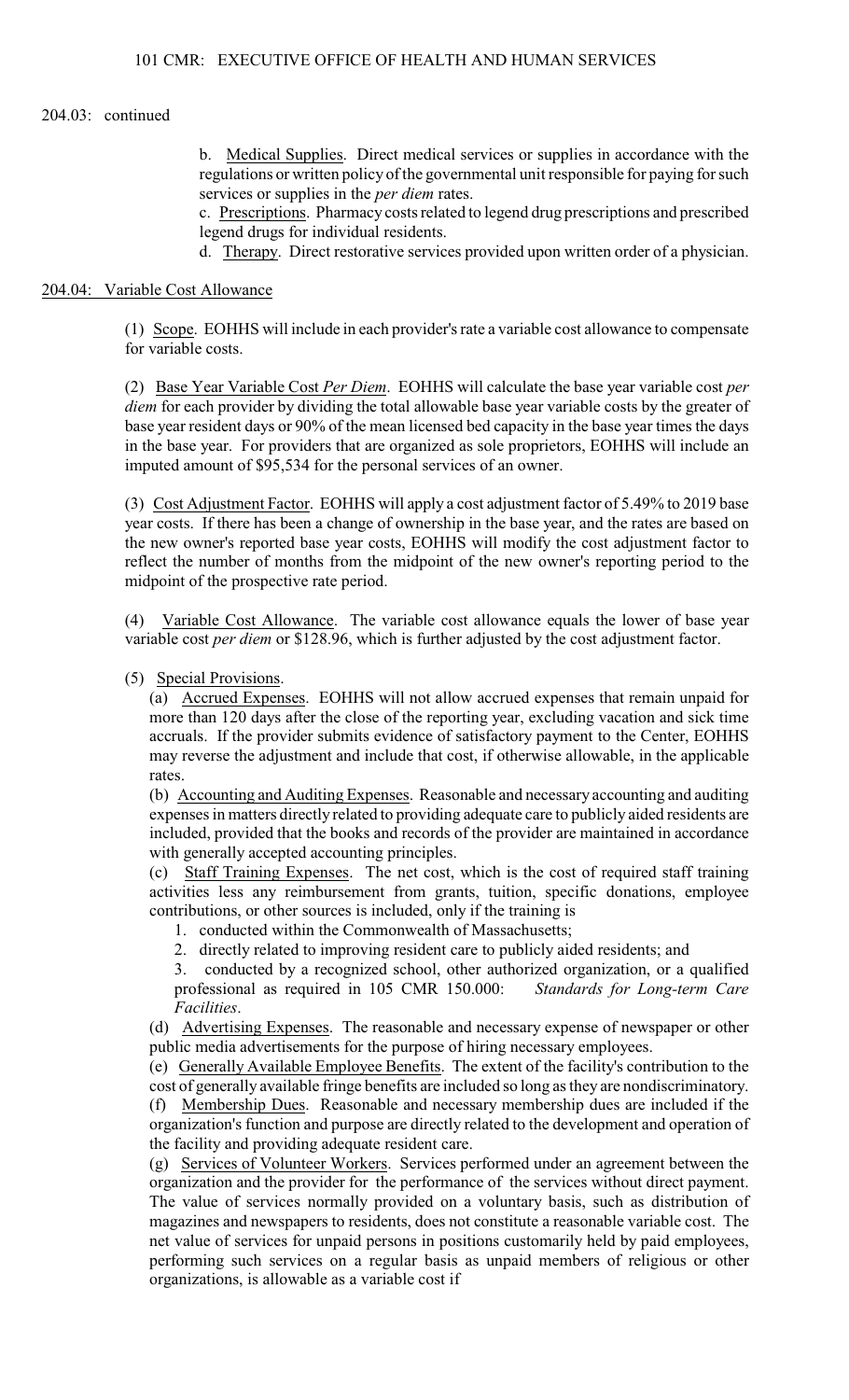1. the amount allowed does not exceed that which would be paid others for similar work;

2. the amount paid by the provider to the organization is identifiable in the records of the provider as a legal obligation; and

3. the services are performed on a regular, scheduled basis and are necessary for the provision of adequate resident care to publicly aided residents and for the efficient operation of the provider.

(h) Non-legend Drugs. The reasonable and necessary costs of providing the non-legend drugs, including non-legend drugs ordered by a doctor. Non-legend drugs must not be billed directly to any governmental unit or charged against the personal care funds of any resident. (i) Pension Plans. Reasonable and necessary expenses incurred by a provider relating to a pension plan are included as a generally available employee benefit. Reimbursable pension plans must provide for either a fixed determinable amount to be contributed by the employer on a regular basis or for a fixed determinable benefit to be received by the employee at retirement. Reimbursement of pension costs is subject to the following specific provisions.

1. Required by State Statute. Providers required by enabling statute to make payments to municipal or county pension funds will be reimbursed for the compensation paid by the plan, provided that the provider submits detail of the allocations provided to the Public Employees Retirement Administration Commission, and for funded pension plans, a schedule of the individuals associated with the resident care facility, to the Center.

2. Not Required by State Statute. Providers not required by state statute to make payments to a municipal pension fund will be reimbursed for expenses incurred to the extent that

a. the claimed expenses represent an amount based on fair, reasonable, and necessary compensation for services performed by employees;

b. the claimed expenses are costs incurred on current year payroll and do not include payments for prior year payroll;

c. the plan does not provide for contributions by the employer based on the contingency of profit or is at the discretion of the employer;

d. the pension plan must have met the current requirements of and, if applicable, received the approval of the Internal Revenue Service. All applicable Internal Revenue Service forms documenting Internal Revenue Service approval must be filed with the Center along with copies of the plan;

e. the employer's contribution to a pension plan will be included, along with other increments in the calculation of limits to the reimbursement of individual employee compensation as referred to in 101 CMR 204.00; and

f. any forfeiture by an employee must be applied against the cost to reduce the premiums paid by the employer. A forfeiture is considered to have occurred when any employee who participated in the pension plan terminates employment prior to becoming vested. This reduction in the claim for reimbursement must be made notwithstanding the terms or lack of terms in the pension plan.

### 204.05: Capital and Other Fixed Costs

### (1) Allowable Fixed Costs.

(a) Allowable fixed costs include the allowable portion of depreciation, long-term interest, real estate taxes, personal property taxes on resident care facility equipment, the non-income portion of the Massachusetts corporate excise tax, building insurance, and rental of equipment located at the facility, less any recoverable fixed cost income.

(b) EOHHS will calculate the provider's capital and other fixed costs *per diem* by dividing allowable fixed costs by the constructed bed capacity times the days in the rate year times the greater of 90% or the actual utilization rate in the base year.

(2) Allowable Basis of Fixed Assets.

(a) Fixed Assets. Fixed assets include land, building, improvements, equipment, and limited life assets/software.

(b) Allowable Basis.

1. If there has been no change of ownership, the allowable basis of fixed assets equals the reasonable construction costs.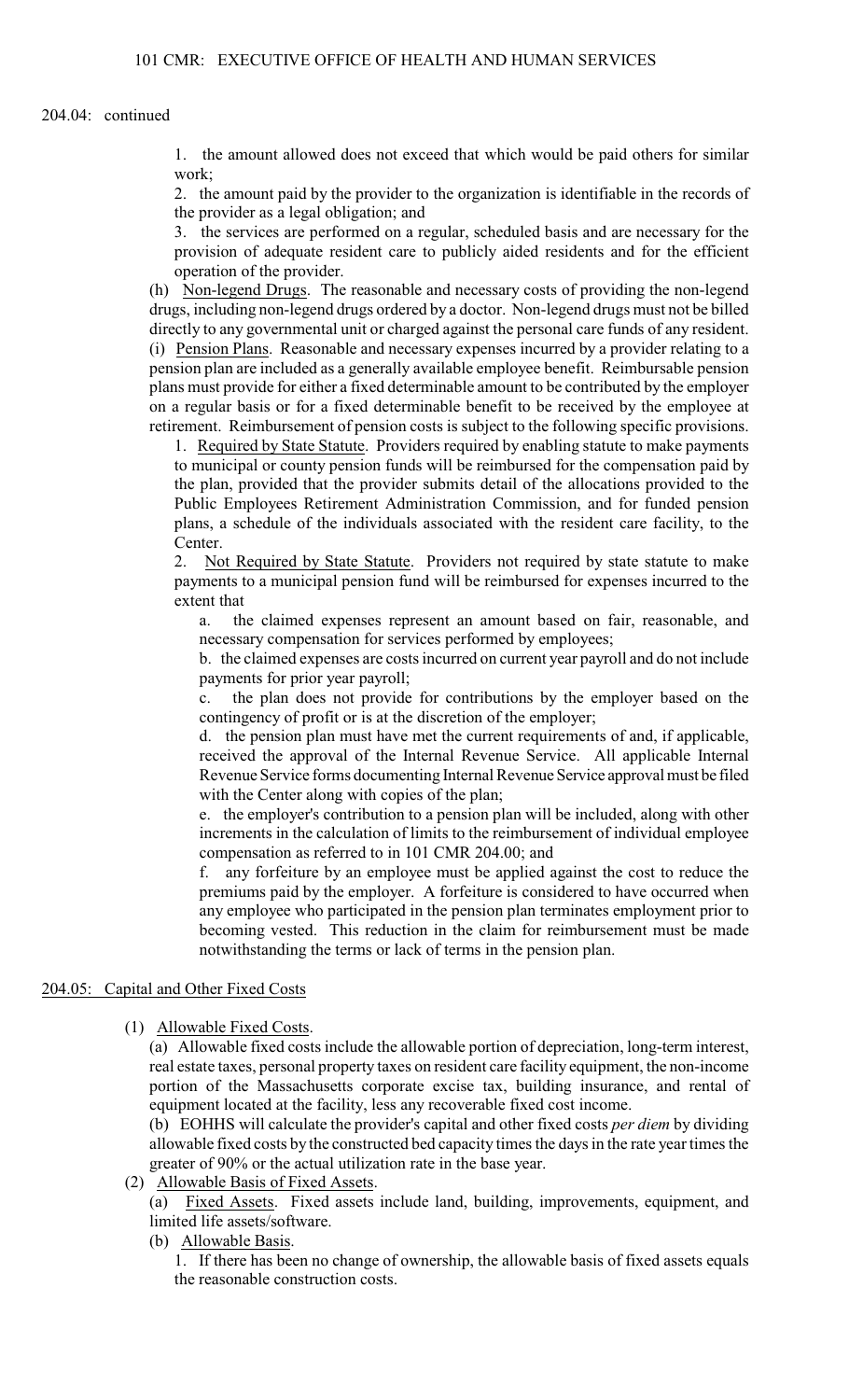### 204.05: continued

2. For a newly constructed facility opening for resident care on or after January 1, 1984, the basis of such assets will be limited to reasonable, audited construction and equipment costs based upon the minimum standards and requirements of the Massachusetts Department of Public Safety. Once operations commence, interest and acquisition fees will be treated as a cost of borrowing and treated as interest expense. In no case will the allowable basis exceed the cost of construction approved in accordance with M.G.L. c. 111, § 25C. The basis of fixed assets will be limited to construction and equipment costs based upon the minimum standards and requirements of the Massachusetts Public Health Council. EOHHS will reimburse only those costs associated with meeting the above-mentioned standards.

3. If there has been a change of ownership, the allowable basis for fixed assets will be determined as follows.

a. Land. EOHHS will include the lower of the acquisition cost or the basis allowed the immediate prior owner.

b. Equipment. EOHHS will include the lower of the acquisition cost or the basis allowed the immediate prior owner, reduced by the amount of actual depreciation allowed to the prior owner of the facility in calculating rates of payment for publicly aided residents.

c. Building and Building Improvements. EOHHS will include the lower of the acquisition cost or the basis allowed the immediate prior owner, reduced by the amount of actual depreciation allowed to the prior owner of the facility for publicly aided residents for the years from 1968 to the date of change of ownership. The seller's allowable building improvements will become part of the new owner's allowable basis of building.

d. If the amount of actual depreciation allowed in a prior year is not known, the buyer must furnish the information to the Center. If this information is not available, EOHHS will calculate the amount using the best available information.

(c) Other Provisions.

1. Allowable Additions. EOHHS will recognize fixed asset additions made by the provider if the additions are related to the care of publicly aided residents.

2. Forgiveness of Debt. Where, subsequent to a change of ownership, the transferor forgives or reduces the debt of the transferee, such forgiveness or reduction of debt will be retroactively applied to reduce the acquisition cost to the transferee.

3. Repossession by Transferor. The basis of fixed assets will be recomputed if the transferor repossesses a facility to satisfy in whole or in part the transferee's purchase obligations, becomes a direct or indirect owner, or receives an interest in the transferee's facility or company. The recomputed basis will not exceed the transferor's original allowable basis under EOHHS regulations applicable at the date of change of ownership increased by any allowable capital improvements made by the transferee since acquisition and reduced by depreciation since acquisition.

4. Rental and Leasehold Expense. EOHHS will allow reasonable rental and leasehold expenses for land, building, and equipment, but reimbursement is limited to the lower of the average rental or ownership costs of comparable providers, or the reasonable and necessary costs of the provider and lessor including interest, depreciation, real property taxes, and property insurance. EOHHS will not allow rent and leasehold expense, unless a realty company cost report is filed.

(3) Depreciation.

(a) Depreciation Allowed. EOHHS will allow depreciation of building, building improvements, and equipment based on accepted accounting principles using as a basis the lower of the original acquisition cost of the facility, an amount based on a cost per bed for the year of construction of the facility set forth in the regulation governing the rate year of the original acquisition, or the principles set forth in 101 CMR 204.05 if a change of ownership occurred on or after January 1, 1984.

(b) Depreciation Methodology. EOHHS will use the straight-line method to calculate allowable depreciation. EOHHS will exclude depreciation on an asset upon expiration of the useful life.

(c) Useful Life. EOHHS will use the schedule in  $101$  CMR  $204.05(3)(c)$  to calculate depreciation on fixed assets.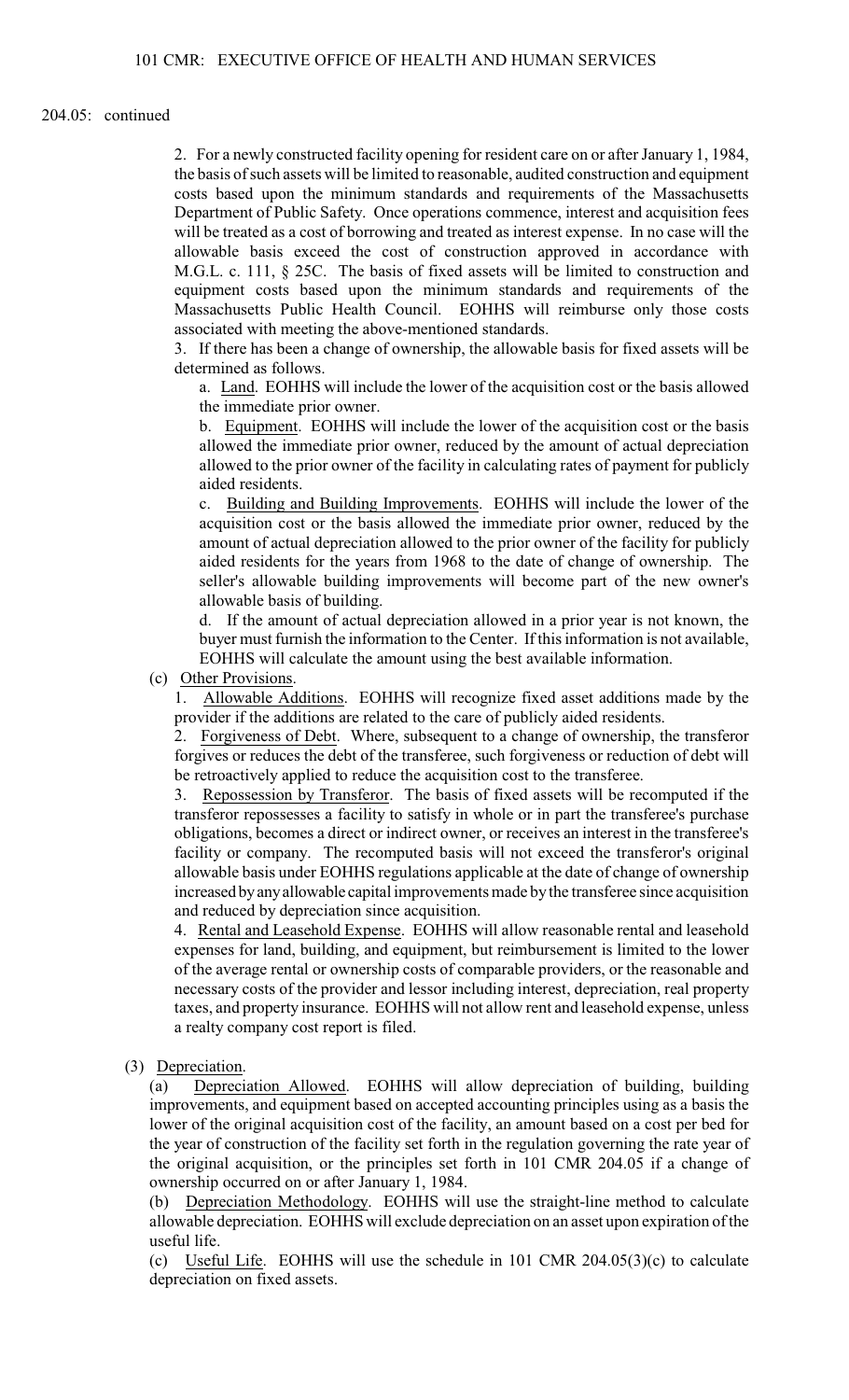## 204.05: continued

| Asset                                                                        | Life        | Rate        |
|------------------------------------------------------------------------------|-------------|-------------|
| <b>Building</b><br>Class I or II as classified by the Dept. of Public Safety | 40 years    | $2.5\%$     |
| Class III or IV as classified by the Dept. of Public<br>Safety               | 33 years    | $3.0\%$     |
| Building Improvements and Leasehold Improvements                             | Varies      | up to $5\%$ |
| Equipment, Furniture, and Fixtures                                           | ten years   | 10%         |
| Motor Vehicle Equipment                                                      | four years  | 25%         |
| Limited Life Assets Acquired after December 31, 1996                         | three years | 33.3%       |

(d) Change of Ownership.

1. Building and Building Improvements. EOHHS will add building and building improvements to determine the buyer's allowable basis for building. The buyer's allowable basis will be depreciated over the remaining useful life of the building.

2. Equipment and Limited Life Assets. Equipment and limited life assets will be depreciated in accordance with 101 CMR 204.05(3)(c).

3. Depreciation on Assets. EOHHS will limit the annual amount of depreciation on transferred assets to the seller's annual allowed depreciation.

(4) Interest. A facility's rate will include reasonable and necessary interest expense determined as follows.

(a) Interest on Working Capital. EOHHS will not reimburse interest on short-term working capital. In *lieu* of this expense, EOHHS will add an allowance for the financing of current operations, determined by multiplying the variable cost allowance by  $\frac{1}{1}$  of the annual prime lending rate. The prime lending rate of 3.25% was used to determine rates effective December 1, 2021.

(b) Interest on Long-term Debt. EOHHS will include reasonable and necessary interest on allowable long-term debt, supported by depreciable fixed assets subject to 101 CMR 204.05(2). EOHHS will not reimburse long-term interest expense on debt that exceeds the allowable basis of fixed assets.

1. Long-term Loans. Long-term interest will be limited to an annually determined percentage of simple interest on all outstanding long-term loans, weighted by the dollar amount of the funds borrowed. For allowable long-term loans secured prior to January 1, 1984, the annually determined percentage will be the rate as stated in the debt instrument at the time of borrowing. For allowable long-term loans secured on or after January 1, 1984, the annually determined percentage will be the lower of the rate as stated in the debt instrument at the time of borrowing or the percentage equal to the monthly rate of interest on special issues of public debt obligations issued to the federal Hospital Insurance Trust Fund for the third month prior to the month in which the financing occurred, plus 3%. EOHHS will limit the allowable interest rate to 15%. 2. Refinancing.

a. EOHHS will recognize the refinancing of an existing allowable debt under the following circumstances.

i. Crossover. When the accumulated principal payments on the existing allowable debt exceeds the accumulated depreciation allowed by EOHHS on the allowable fixed assets financed by that debt;

ii. Demand Note. When an existing, allowable debt becomes payable on demand;

iii. Lowered Expense. When the long-term interest expense over the life of the refinanced debt is lower than it would have been under the remainder of the existing, allowable debt. The provider must submit comparative schedules showing total long-term interest expense under the existing allowable debt and the refinanced debt; or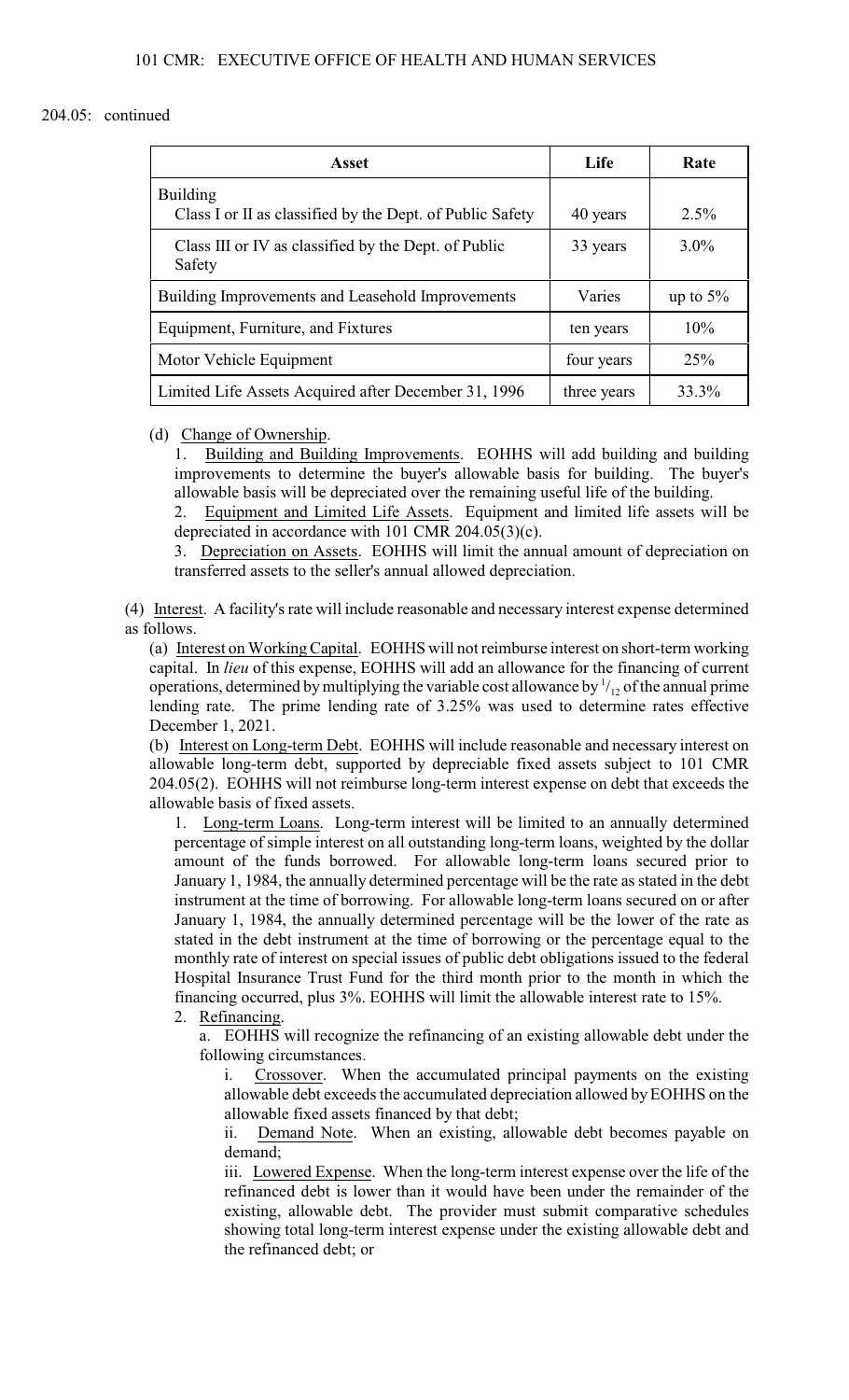204.05: continued

iv. Allowable Additions. When a provider refinances for an amount greater than the existing allowable debt, and the purpose of the additional indebtedness is to finance a significant addition of allowable fixed assets. EOHHS will not reimburse long-term interest expense for additional refinancing that exceeds the amount of allowable fixed assets.

b. Allowable Interest Rate. The allowable interest rate for an allowable or partially allowable refinancing will be determined in accordance with 101 CMR  $204.05(4)(b)1$ .

c. When a refinancing, or a portion of a refinancing, is not allowable under 101 CMR 204.05(4)(b)2., EOHHS will calculate allowable long-term interest as though the non-allowable refinancing did not occur.

(c) Other Provisions.

1. Interest. Interest related to the financing of newly acquired fixed assets will be allowed only if the asset acquisition and financing occur concurrently. If the provider presents documentation sufficient to demonstrate that all reasonable attempts were made to finance the asset at the time of acquisition, EOHHS will recognize financing obtained no more than 90 days after the date of acquisition of the assets.

2. Loans from Owner, Officer, or Related Party. Interest expense does not include interest on loans to the facility from an owner, officer, or related party.

3. Mortgage Acquisition Costs. Mortgage acquisition costs must be amortized over the life of the mortgage. Amortized mortgage acquisition costs are treated as long-term interest expense. For allowable long-term debts secured on or after January 1, 1984, mortgage acquisition costs are subject to the ceiling on maximum interest rates in accordance with 101 CMR 204.05(4)(b).

# 204.06: Equity and Use and Occupancy Allowance

(1) General. EOHHS will include a return on average equity capital for proprietary providers. EOHHS will include a use and occupancy allowance for nonprofit providers.

(2) Average Equity Capital Allowance. Average equity capital is the difference between the provider's allowable book value of fixed assets, including land, at the beginning and end of the year, and the provider's allowable long-term liabilities at the beginning and end of the year. The average equity capital is then multiplied by a rate of 1.50%.

(a) EOHHS will reduce average equity capital by building, improvements, equipment, and software depreciation allowed in prior years.

(b) EOHHS will not include mortgage acquisition costs, such as capitalized legal fees and prepaid interest on long-term obligations, or equity in buildings or equipment not located at the resident care facility, in average equity capital.

(c) EOHHS will not reduce average equity capital by long-term loans for which interest has been excluded as a result of debt not supported by allowable fixed assets.

(d) If a facility replaces beds, reimbursable equity will be recalculated using the newly established allowable fixed assets and allowable debt.

(e) EOHHS will calculate the *per diem* average equity capital by multiplying the average equity capital by a rate of 1.50% then dividing by the constructed bed capacity times the days in the rate year times the greater of 90% or the actual utilization rate in the base year.

(3) Use and Occupancy Allowance. EOHHS will increase nonprofit providers' rates to reflect the cost of use and occupancy of net allowable fixed assets. The use and occupancy allowance equals  $\frac{1}{3}$  of the allowance calculated pursuant to 101 CMR 204.06(2).

# 204.07: Reporting Requirements

(1) Required Reports.

(a) Resident Care Facility Cost Report. Each provider must complete and file a residential care cost report each calendar year with the Center, containing the facility's claim for reimbursement and the complete financial condition of the facility, including all applicable management company, central office, and real estate expenses.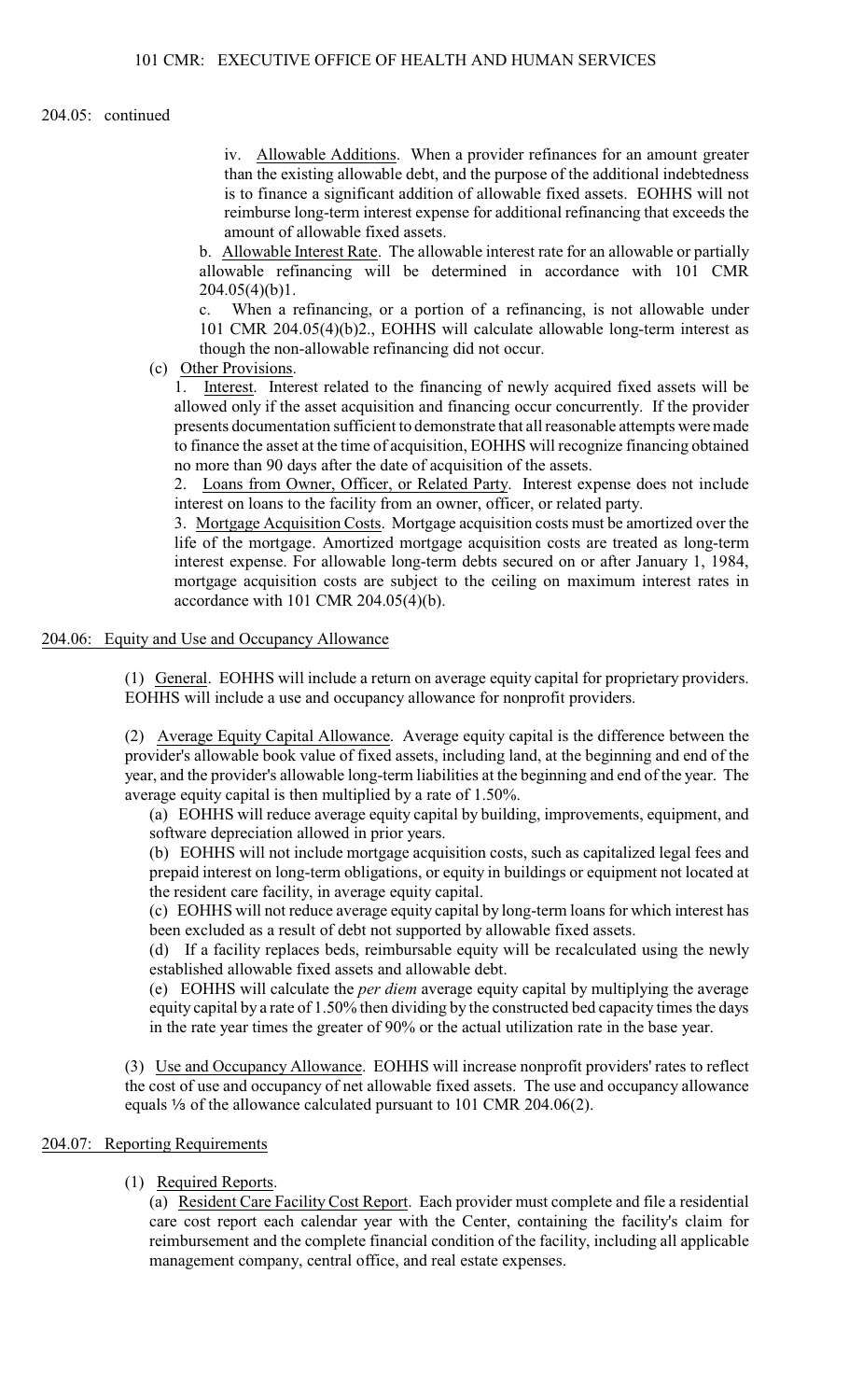### 204.07: continued

(b) Realty Company Cost Report. A provider that does not own the real property of the facility, and pays rent to an affiliated or non-affiliated realty trust or other business entity, must file or cause to be filed a realty company cost report with the Center. If no report is filed, EOHHS will not reimburse the costs associated with the provider's rental expense.

(c) Management Company Cost Report. A provider that claims management or central office expenses must file a separate management company cost report with the Center for each entity for which it claims management or central office expense. If these costs are claimed for reimbursement, the provider must certify that costs are reasonable and necessary for the care of publicly aided residents in Massachusetts.

## (2) General Cost Reporting Requirements.

(a) Accrual Method. Providers must complete all required reports using the accrual method of accounting.

(b) Documentation of Reported Costs. Providers must maintain accurate, detailed, and original financial records to substantiate reported costs for a period of at least five years following the submission of required reports or until the final resolution of any appeal involving a rate for the period covered by the report, whichever occurs later. Providers must maintain complete documentation of all of the financial transactions and census activity of the facility and affiliated entities including, but not limited to, the books, invoices, bank statements, canceled checks, payroll records, governmental filings, and any other records necessary to document the provider's claim for reimbursement. Providers must be able to document expenses relating to affiliated entities for which reimbursement is claimed whether or not they are related parties.

(c) Fixed Asset Ledger. Providers must maintain a fixed asset ledger that clearly identifies each asset for which reimbursement is being claimed, including its location, the date of purchase, the cost, salvage value, accumulated depreciation, and the disposition ofsold, lost, or fully depreciated assets.

(d) Job Descriptions and Time Records. Providers and management companies must maintain written job descriptions including time records, qualifications, duties, and responsibilities for all positions for which reimbursement is claimed. EOHHS will not reimburse the salary and fringe benefits or the imputed amount for sole proprietors as specified in 101 CMR 204.04(2) for any individual for which the provider does not maintain a job description and time record.

## (e) Other Cost Reporting Requirements.

1. Expenses that Generate Income. Providers must identify the expense accounts that generate income. EOHHS will offset reported ancillary income if the provider does not identify the associated expense account.

2. Laundry Expense. Providers must separately identify the expense associated with laundry services not provided to all residents. Providers may not claim reimbursement for such expense.

3. Fixed Costs.

a. Providers must allocate all fixed costs, except equipment, on the basis of square footage. Providers may elect to specifically identify equipment related to the facility. The provider must document each piece of equipment in the fixed asset ledger. If a provider elects not to identify equipment, it must allocate equipment on the basis of square footage.

b. If a provider undertakes construction to replace beds, it must write off the fixed assets that are no longer used to provide care to publicly aided residents and may not claim reimbursement for the assets.

c. Providers must separately identify fully depreciated assets. Providers must report the costs of fully depreciated assets and related accumulated depreciation on all reports unless they have removed such costs and accumulated depreciation from the provider's books and records. Providers must attach to the cost report a schedule of the cost of the retired equipment, accumulated depreciation, and the accounting entries on the books and records of the facility when the equipment is retired.d. Providers may not report expenditures for major repair projects whose useful life is greater than one year as expenses. Providers must not report such expenditures as pre-paid expenses.

4. Mortgage Acquisition Costs. Providers must classify mortgage acquisition costs as other assets. Providers may not add mortgage acquisition costs to fixed asset accounts.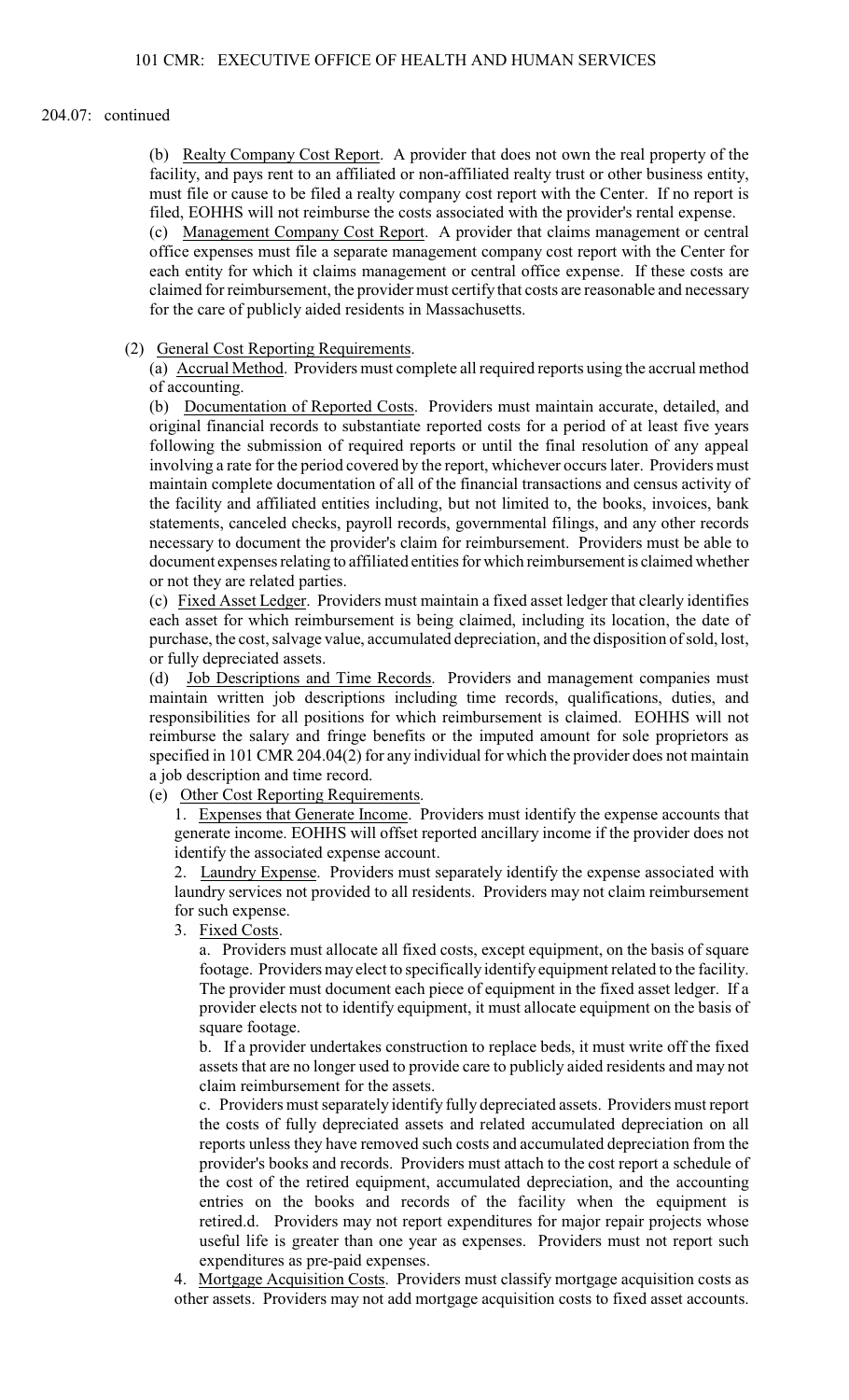## 204.07: continued

5. Related Parties. Providers must report salary expenses paid to a related party and must identify all goods and services purchased from a related party. If a provider purchases goods and services from a related party, it must disclose the related party's cost of the goods and services. EOHHS will limit reimbursement for such goods and services to the lower of the related party's cost or the cost determined using the prudent buyer concept.

6. Service of Non-paid Workers. The services must be fully disclosed in the footnotes and explanations section of the cost report. Both the total expense and the account(s) in which the expense is reported must be identified.

7. Facilities in Which Other Programs Are Operated. If a provider operates an adult day health program, an assisted living program, or provides outpatient services, the provider must not claim reimbursement for the expenses of such programs. If the provider converts a portion of the facility to another program, the provider must

a. identify existing equipment no longer used in facility operations. Such equipment must be removed from the facility's records;

b. identify the square footage of the existing building and improvement costs associated with the program, and the equipment associated with the program; and c. allocate shared costs, including shared capital costs, using a well-documented and generally accepted allocation method. The provider must directly assign to the program any additional capital expenditures associated with the program.

# (3) Filing Deadlines.

(a) General. All resident care facilities must file required cost reports for the calendar year by 5:00 P.M. on April 1<sup>st</sup> of the following calendar year. If April 1<sup>st</sup> falls on a weekend or holiday, the reports are due by 5:00 P.M. of the following business day.

(b) Special Provisions.

1. Change of Ownership. The transferor must file cost reports with the Center within 60 days after a change of ownership. The Center will notify the Department of Transitional Assistance if required reports are not filed timely for payments to be withheld or other appropriate action by that agency.

2. New Facilities and Facilities with Major Additions. New facilities and facilities with major additions that become operational during the rate year must file year end cost reports with the Center within 60 days after the close of the first and second rate years. 3. Appointment of a Resident Protector Receiver. If a receiver is appointed pursuant to M.G.L. c. 111, § 72N, the provider must file cost reports for the pre-receivership reporting period or portion thereof with the Center within 60 days of the receiver's appointment.

4. Closed Facilities. A facility that permanently closes is not required to file the reports cited in 101 CMR 204.07(1) for the year in which the facility closed.

(c) Extension of Filing Date. The director of the Center's pricing group may grant a request for an extension of the filing due date for a maximum of 30 calendar days. In order to receive an extension, the provider must

1. submit the request itself rather than through agents or other representatives;

2. demonstrate exceptional circumstances that prevent the provider from meeting the deadline; and

3. file the request no later than 15 calendar days before the due date.

(4) Incomplete Submissions. If the cost reports are incomplete, the Center will notify the provider in writing within 120 days of the receipt. The Center will specify the additional information that the provider must submit to complete the cost reports. The provider must file the necessary information within 25 days of the date of notification or by April  $1<sup>st</sup>$  of the year the cost reports are filed, whichever is later. If the Center fails to notify the provider within the 120-day period, the cost reports will be considered complete and deemed to be filed on the date of receipt.

(5) Amended Reports. Amended reports will be accepted no later than August  $15<sup>th</sup>$  of the year in which the cost reports are due. Amended reports must be accompanied by a complete list of the corrections made to the reports with sufficient supporting documentation along with an explanation of the reasons therefore.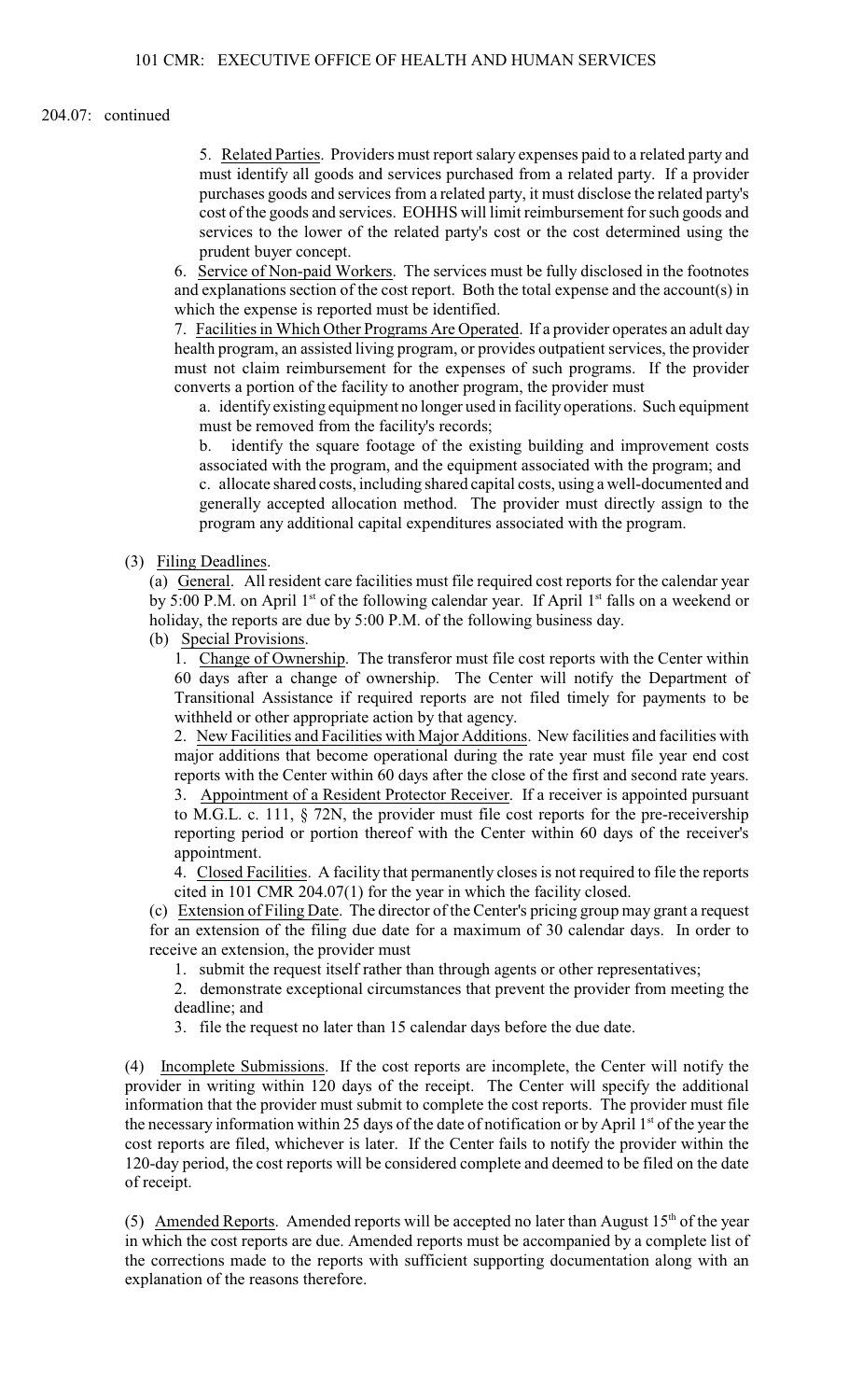### 204.07: continued

(6) Additional Information. The Center may require the provider to submit additional data and documentation during a desk or field audit even if the Center has accepted the provider's cost reports. In addition, the Center may request additional information and data relating to the operations of the provider and any related party.

(7) Failure to File Timely. If the provider does not file the required cost reports by the due date, EOHHS may reduce the provider's rate for current services by 5% on the day following the date the submission is due and 5% for each month of noncompliance thereafter. The reduction accrues cumulatively such that the rate reduction equals 5% for the first month late, 10% for the second month late, and so on. The reduction will be reversed effective on the date the cost reports are filed.

# 204.08: Other Provisions

### (1) Special Rate Provisions.

(a) New Facilities and Major Additions. EOHHS will calculate projected rates for new facilities and facilities with major additions in the rate year. The provider must file a projected cost report that projects the reasonably anticipated costs and anticipated resident days for a 12-month period commencing with the first date of licensure.

1. New Facilities and Facilities with Major Additions Becoming Operational Prior to July 1<sup>st</sup> of the Rate Year.

a. First Rate Year. EOHHS will calculate a projected rate based on the projected cost report. The effective date of the rate will be the first date of licensure through December  $31<sup>st</sup>$  of the first rate year that the facility becomes operational.

b. Second Rate Year. EOHHS will calculate the rate for the second rate year based on the projected cost report described in 101 CMR 204.07.

c. Third Rate Year. The rate for the third rate year is based on the first calendar year cost report of actual expenditures.

2. New Facilities and Facilities with Major Additions Becoming Operational on or after July 1<sup>st</sup> of the Rate Year.

a. First Rate Year. EOHHS will calculate the rates based upon the projected cost report as described in 101 CMR 204.07. The effective dates of the rate will be the first date of licensure through December  $31<sup>st</sup>$  of the first rate year that the facility becomes operational.

b. Second Rate Year. The rate for the second rate year is based on the same projected cost report that was used for the first rate year.

c. Third Rate Year. EOHHS will calculate the rate for the third rate year based on the cost report of actual expenditures filed for the second calendar year.

3. Cost Ceilings. EOHHS will use the cost reports as described in 101 CMR 204.07(1) subject to appropriately inflated ceilings and limitations for each cost center.

4. EOHHS will recalculate projected rates based upon actual cost data, once a provider files a cost report(s) that covers the projected rate period.

(b) Facilities Sold during the Base Year. If a provider is sold during the base year, EOHHS will use the buyer's cost reports for the buyer's period of ownership to determine allowable base year costs. If the Center determines that the buyer's period of ownership was not long enough to ensure that it is representative of annualized costs, EOHHS may determine the rate using the seller's cost report.

(c) Facilities Closed after the Base Year. If a provider closed after the base year and subsequently reopened, EOHHS will use the base year cost report to calculate the rate. If no base year cost report was filed, EOHHS will calculate the rate using the latest filed cost report and increase the variable cost allowance by an appropriate cost adjustment factor.

(d) Private Resident Care Facilities. A facility that was a private facility during the base year and subsequently signs a provider agreement to provide services to publicly aided residents must file a cost report for the latest full year prior to the date of the provider agreement. EOHHS will calculate allowable variable costs using the appropriate ceilings and cost adjustment factor. EOHHS may limit the rate to the amount of the facility's average rate charges to private patients.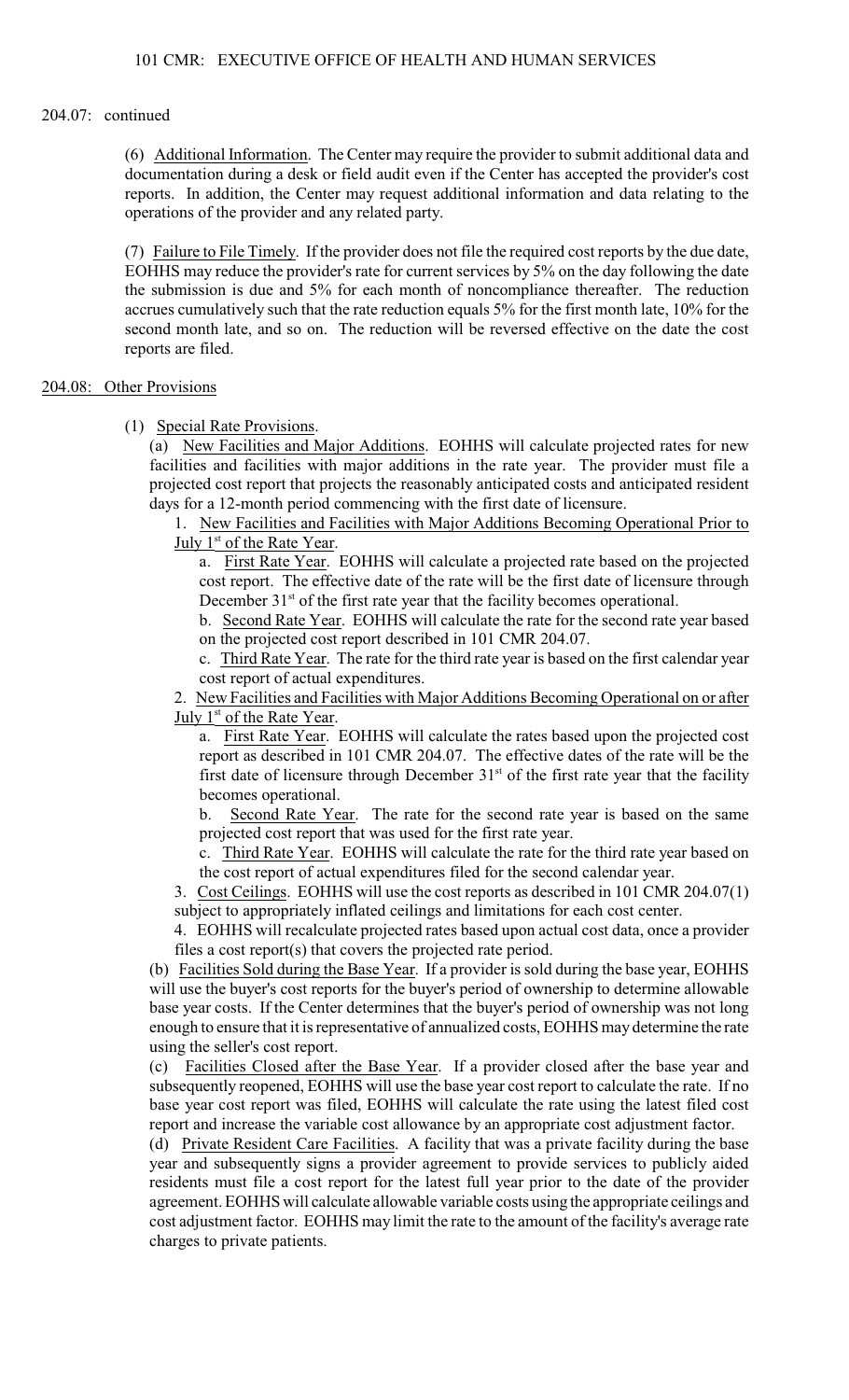#### 204.08: continued

(e) Facilities Purchased from a Receiver. If a facility is purchased from a receiver, the Center may use the cost report from a year different from the base year if it determines that the costs for that year more accurately reflect the reasonable and necessary costs of providing resident care, subject to approval of the Department of Transitional Assistance. In such cases, EOHHS will increase the variable cost allowance by an appropriate cost adjustment factor.

(f) Rates for Special Programs. EOHHS may include an allowance for costs and expenses to maintain a special program if the provider has received prior written approval from the purchasing agency.

(2) Administrative Adjustments.

(a) Types of Administrative Adjustments. A provider may file a petition with the Center for an administrative adjustment during the rate year for the following reasons.

1. Substantial Capital Expenditures. A provider may petition for an administrative adjustment for a substantial capital expenditure of at least \$10,000 for improvements and limited life assets and \$5,000 for equipment if it has either made, or expects to make, a substantial capital expenditure that meets the criteria set forth in 101 CMR 204.08(2)(a)1.a. through f.

a. Qualifying Expenses. The provider may petition for recognition of increased depreciation and interest expense as a result of the expenditure. The provider may not petition for mortgage acquisition costs, an equity adjustment, or increased operating costs as a result of the expenditure.

b. Expenditures Not Subject to Determination of Need. For improvements, the expenditure amount must be at least 1.5 times the allowable annual base year depreciation expense of building, improvements, and limited life assets. For equipment, the expenditure amount must be at least 1.5 times the allowable base year depreciation on equipment.

c. Expenditures Subject to Determination of Need. If the expenditure is subject to determination of need approval, the provider may petition for an adjustment after the Department has determined that need exists for the project and after the time for making an appeal to the Health Facilities Appeals Board has expired or all administrative and judicial reviews of the Department's determination have been concluded. The provider may petition for an adjustment before the Department has made a determination on the project if the Commissioner of Public Health requests that EOHHS determine the appropriate amount of an adjustment before a determination of need is made with respect to the provider's proposed expenditure. d. Limitation on Capital. The maximum amount allowed for fixed costs and equity for a facility is described in 101 CMR 204.08(2)(a)1.d. If the provider has not yet incurred the expenses, it must submit satisfactory evidence of its commitment to incur the expenditure.

| <b>Effective Date</b>                 | <b>Payment Amount</b> |  |
|---------------------------------------|-----------------------|--|
| Prior to July 1, 2004                 | \$17.29               |  |
| July 1, 2004, to December 31, 2006    | \$22.56               |  |
| January 1, 2007, to December 31, 2007 | \$25.82               |  |
| January 1, 2008, to December 31, 2012 | \$27.30               |  |
| January 1, 2013 - November 30, 2018   | \$28.06               |  |
| December 1, 2018 - Forward            | \$37.60               |  |

e. EOHHS will certify a temporary administrative adjustment of up to \$37.60 upon receipt of the notification of the petition request for the substantial capital expenditure, rate adjustment request, and required supporting documentation.

f. Whenever a capital petition is granted, the provider's allowable basis will be adjusted by increasing the accumulated depreciation by the amounts included in the rates from the effective date of the petition.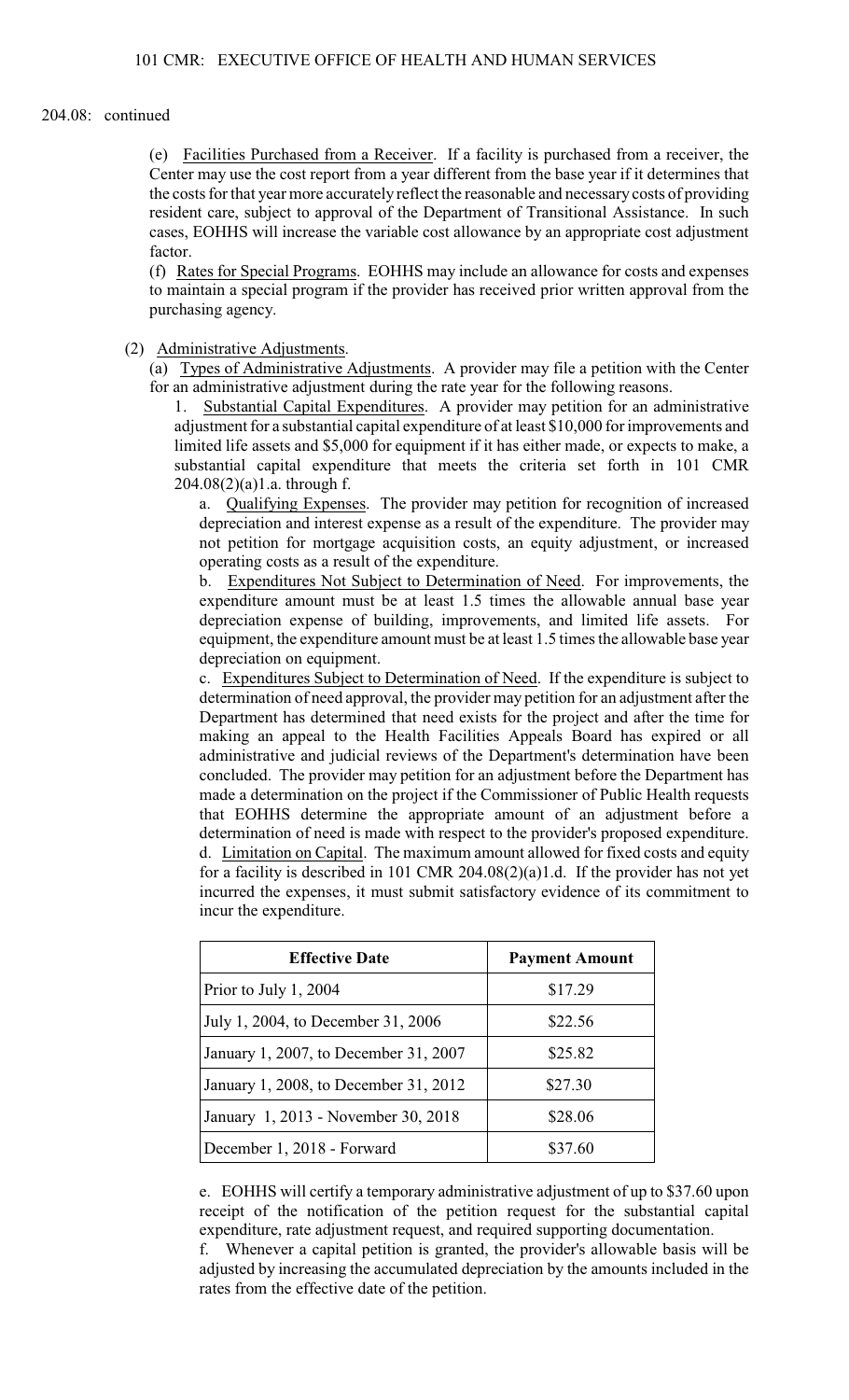### 204.08: continued

2. New Governmental Requirements. A provider may petition for an administrative adjustment if it has incurred, or presents satisfactory evidence of a commitment to incur, substantially different costs necessaryto satisfynew requirements of a governmental unit of the Commonwealth or the federal government. Such requirements must be related to provision of resident care. An increase in existing government requirements is not considered a new government requirement. EOHHS will not approve a petition for costs incurred to correct Department of Public Health resident care deficiencies.

3. Certain Increases in Operating Costs. A provider may petition for an adjustment if it has experienced unusual or unforeseen increases in operating costs that are not reflected in the rate. Unusual and unforeseen circumstances are events of a catastrophic nature (for example, fire, flood, or earthquake). The cost increases must gravely threaten the financial stability of the provider. In measuring the financial stability of the provider, EOHHS will consider all of the provider's expenditures and revenues.

4. Receiver Fees. A receiver appointed under M.G.L. c. 111, § 72N may petition for a rate adjustment to reimburse reasonable receiver compensation and payment of his or her bond.

a. The receiver must submit detailed invoices that document the hours expended, a brief description of each activity, and the hourly rate. EOHHS will limit the reimbursement to the reasonable and necessary cost to safeguard the health, safety, and continuity of care to residents and to protect them from adverse health effects of unsuitable transfer.

b. EOHHS will limit reasonable receiver compensation to the lower of actual receiver fees or \$10,000 for the first 30 days, \$7,500 for the second 30 days, \$2,500 for the third 30 days, and \$1,500 for each 30-day period thereafter. EOHHS may include additional receiver compensation if both the Department of Public Health and the Department of Transitional Assistance approve additional compensation to the receiver due to unique circumstances. EOHHS, the Department, and the Department of Transitional Assistance will evaluate such requests for additional compensation for reasonableness.

5. Transfer of a Facility. If a facility is transferred during the first six months of the year subsequent to the base year, the buyer may file a petition requesting that EOHHS use the buyer's cost report to determine its rate. The buyer must demonstrate that use of the seller's base year cost report is not appropriate to project rate year costs. The Center will determine whether use of the buyer's cost report is appropriate to reflect reasonable and necessary patient care costs. EOHHS will make the appropriate adjustments to reflect the use of a non-base year cost report.

(b) General. A petition for an administrative adjustment must contain the following.

1. A petition must include the provider's name, address, a detailed explanation, under oath, of the basis of the petition and documentation supporting the amount requested including, but not limited to, invoices, canceled checks, loan documents, any construction contracts, and the project beginning and ending dates.

2. The provider must submit any other information that EOHHS requires within 30 days of the request. EOHHS will not allow the petition if the provider fails to timely submit the requested information.

3. EOHHS will suspend review of any petition if the provider has failed to submit reports or other information required by 101 CMR 204.00 in a timely manner. If the provider fails to file the required information within 60 days after notification by EOHHS, EOHHS will dismiss the petition for administrative adjustment.

4. EOHHS will suspend review of any petition if the Department notifies the provider that it has identified a quality of care problem.

5. The Center may require that the provider demonstrate that the changes in costs have actually occurred and that the year-end cost report substantiates the financial condition stated in the petition. If the provider fails to provide evidence of such costs within 45 days of the Center request, EOHHS may retroactively reverse the adjustment.

(c) Effective Date. An administrative adjustment will be effective on the later of the date the petition is filed with EOHHS or the date on which the event that is the basis of the petition is completed.

(d) Standard of Review.

- 1. In reviewing the petition, EOHHS will consider the following:
	- a. whether the adjustment would result in a significant difference in the rate;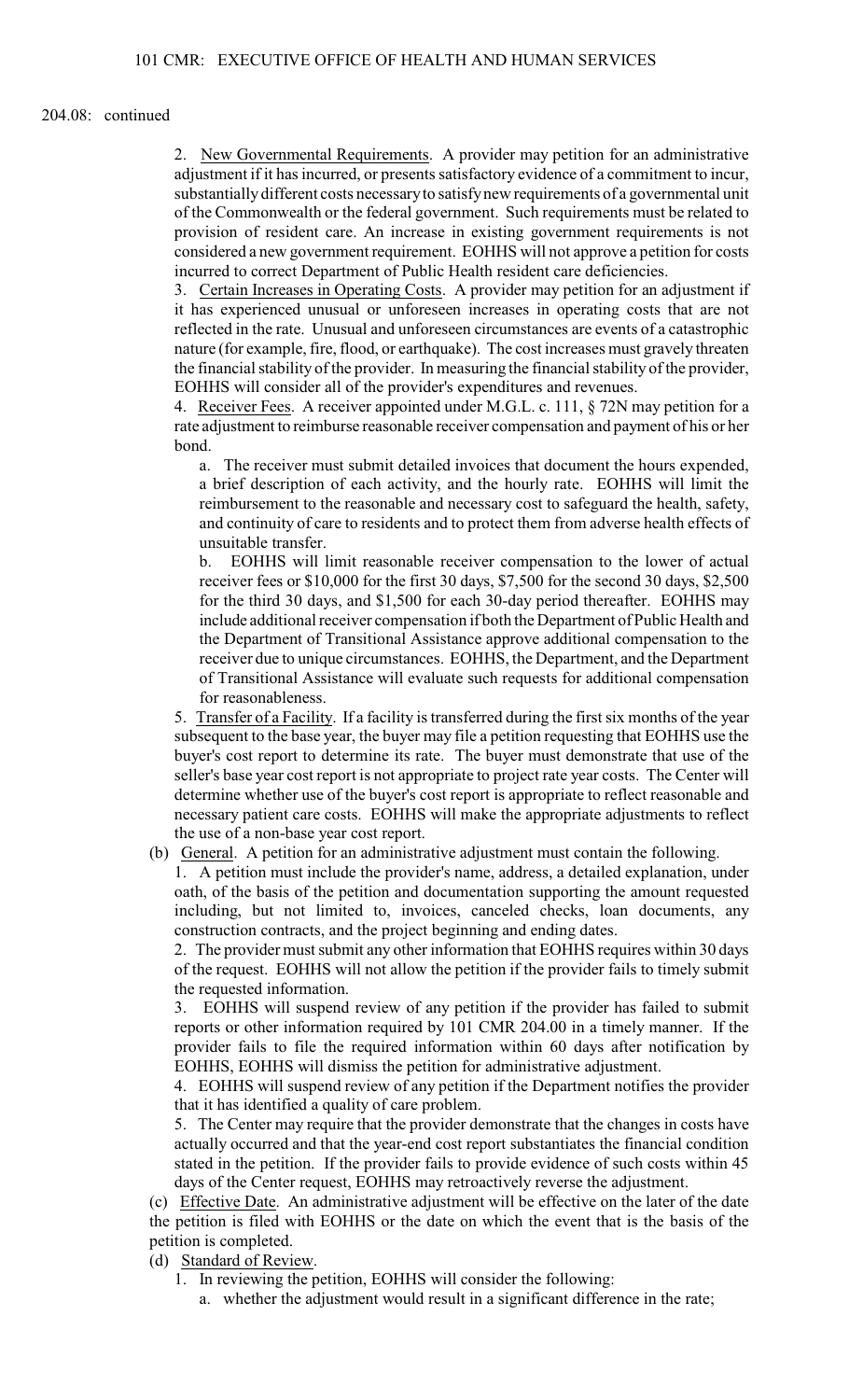b. the costs of other providers offering the same or comparable level of care; and c. the ability of the Department of Transitional Assistance to collect any overpayments that may result from the petition. EOHHS will notify the Department of Transitional Assistance of the petition.

2. EOHHS will review petitions in accordance with the criteria set forth in 101 CMR 204.00 in effect in the year in which they are received by EOHHS, notwithstanding the effective date.

(3) Notice of Proposed Rate. EOHHS will send the provider a notice of the proposed rate as follows.

(a) Desk Audit. Prior to certification of a prospective rate based upon a desk audit, EOHHS will send the provider a notice of the proposed rate and a copy of adjustments at least ten calendar days prior to the scheduled date of certification. The provider may comment, in writing, on the proposed rate and adjustments during the period between the notice and scheduled date of EOHHS action. Providers requiring additional time to respond may request that EOHHS postpone the scheduled certification.

(b) Field Audit. EOHHS will not send a notice prior to certification of a proposed rate that is based upon a field audit if the rate is amended solely to incorporate field audit adjustments that have been discussed at an exit conference. The Center will provide a copy of the field audit adjustments to the provider following the exit conference.

(4) Rate Filings. EOHHS will file certified rates of payment for resident care facilities with the Secretary of the Commonwealth.

(5) Appeals. Any provider aggrieved by a rate of payment established pursuant to 101 CMR 204.00 may file an appeal with the Division of Administrative Law Appeals, established under M.G.L. c. 7, § 4H within 30 days of the filing of any such rate with the Secretary of the Commonwealth.

(6) Administrative Bulletins. EOHHS may issue administrative bulletins to clarify provisions of 101 CMR 204.00, which will be deemed to be incorporated in 101 CMR 204.00. EOHHS will file with the Secretary of the Commonwealth, distribute copies to providers, and make the bulletins accessible to the public at EOHHS's offices during business hours.

(7) Severability. The provisions of 101 CMR 204.00 are severable. If any provision of 101 CMR 204.00 or the application of any provision of 101 CMR 204.00 is held invalid or unconstitutional, such provision will not be construed to affect the validity or constitutionality of any other provision of 101 CMR 204.00 or the application of any other provision.

# 204.09: COVID-19 Payment Provisions

(1) COVID-19 Staff Testing Add-on Payment.

(a) COVID-19 Staff Testing Definitions. For the purposes of 101 CMR 204.09(1), the following terms have the meanings in 101 CMR 204.09(1).

1. Staff. For purposes of conducting testing and implementing a surveillance testing program and, in accordance with CMS and CDC guidance, long-termcare staff includes: employees, consultants, contractors, volunteers, caregivers who provide care and services to residents on behalf of the facility, and students in the facility's nurse aide training programs or from affiliated academic institutions reporting to the facility during the relevant testing period. For the purposes of a long-term care provider's surveillance testing program, staff does not include: persons who work entirely remotely or off-site, employees on leave, such as paid family medical leave, or staffing provided at the Commonwealth's expense (such as those provided by EOHHS through a clinical rapid response team or the Massachusetts National Guard).

2. Testing Period. The period in which a resident care facility must complete baseline, biweekly surveillance, or weekly surveillance testing. For biweekly surveillance testing, the testing periods will each last for two weeks, from Thursday at 7:00 A.M. through the second subsequent Thursday at 6:59 A.M. For weekly surveillance testing, the testing periods will each last for one week, from Thursday at 7:00 A.M. through the following Thursday at 6:59 A.M.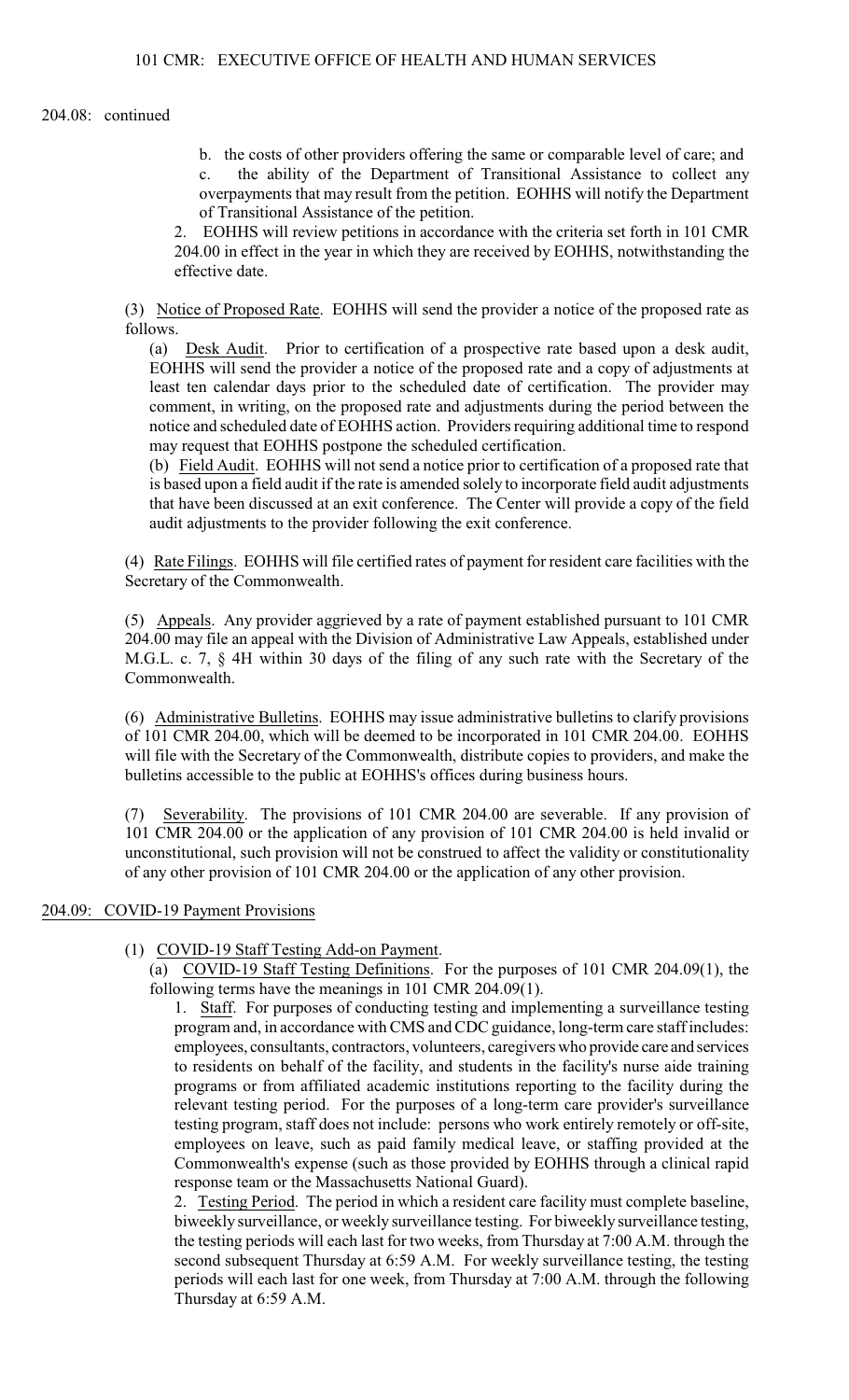## 204.09: continued

3. Number of Completed Qualifying COVID-19 Staff Tests.

a. Staff tests that were arranged for and paid directly by the resident care facility, which does not include tests that were completed or facilitated by the staff member on their own time or at their own cost;

b. Staff tests that were conducted as baseline, biweekly surveillance, or weekly surveillance testing as part of an adaptive surveillance testing system developed by the Department of Public Health;

c. Not more than one test per individual staff member per testing period;

d. Staff tests that include the collection of specimens sufficient for diagnostic testing, the processing of a COVID-19 diagnostic test by an FDA approved method, and the furnishing of results to all appropriate parties in accordance with Department of Public Health and Centers for Disease Control and Prevention guidance;

e. Staff tests that are able to detect SARS-CoV-2 virus, with a polymerase chain reaction (PCR) of greater than 95% sensitivity and greater than 90% specificity, or such other testing standard as specified byEOHHS by administrative bulletin, within 48 hours of conducting the test;

f. Staff tests that were reported to EOHHS, in the manner requested by EOHHS, as tests administered on the nursing facility's staff; and

g. Staff tests for which results were reported by the resident care facility as either positive, negative, or inconclusive; provided that if EOHHS determines that the rate of inconclusive test results is unreasonably high, EOHHS may exclude those inconclusive results from the number of completed qualifying COVID-19 staff tests.

(b) Calculation of Add-on Payments. Effective January 1, 2020, the add-on payments for each eligible resident care facility are equal to the number of completed qualifying COVID-19 staff tests administered in accordancewith 101 CMR 204.09(1) multiplied by the lessor of

1. the average market rate for COVID-19 testing in long-term care facilities and residential congregate care providers and settings in the Commonwealth as determined by EOHHS, which may be updated quarterly by EOHHS based on the previous calendar quarter; or

2. \$80.

(c) Disbursement of Add-on Payments. The add-on payments are paid on a monthly basis, with each monthly add-on payment calculated based on the previous months' number of completed qualifying COVID-19 staff tests; provided, however, that the first of such monthly add-on payments, to be paid in November 2020, does not include tests that were completed before October 1, 2020.

(d) Additional Guidance. EOHHS may issue administrative bulletins or other written communication establishing additional rules governing the COVID-19 staff testing add-on payment under 101 CMR 204.09(1) including, but not limited to, the testing period in accordance with 101 CMR 204.09(1)(a)2.; the calculation of add-on payments, inclusive of the average market rate in accordance with 101 CMR 204.09(1)(b)2.a.; further information on staff to be tested; the frequency of testing and the infection thresholds that may affect the frequency of testing and required testing periods; reporting requirements; or qualifying COVID-19 diagnostic tests.

# (2) Certain Time-limited COVID-19 Staffing Add-on Payments

(a) General Provisions and Effective Date. Effective January 15, 2022, a resident care facility will be eligible for an add-on payment to offset increased costs of providing care not accounted for in the nursing facility's prospective payment system rates during the COVID-19 pandemic. The add-on payment will be made in six equal installments in the months of January, February, March, April, May, and June 2022.

(b) Calculation of the Time-limited COVID-19 Staffing Add-on Payments for Facilities with SSI/SSP and EAEDC Days.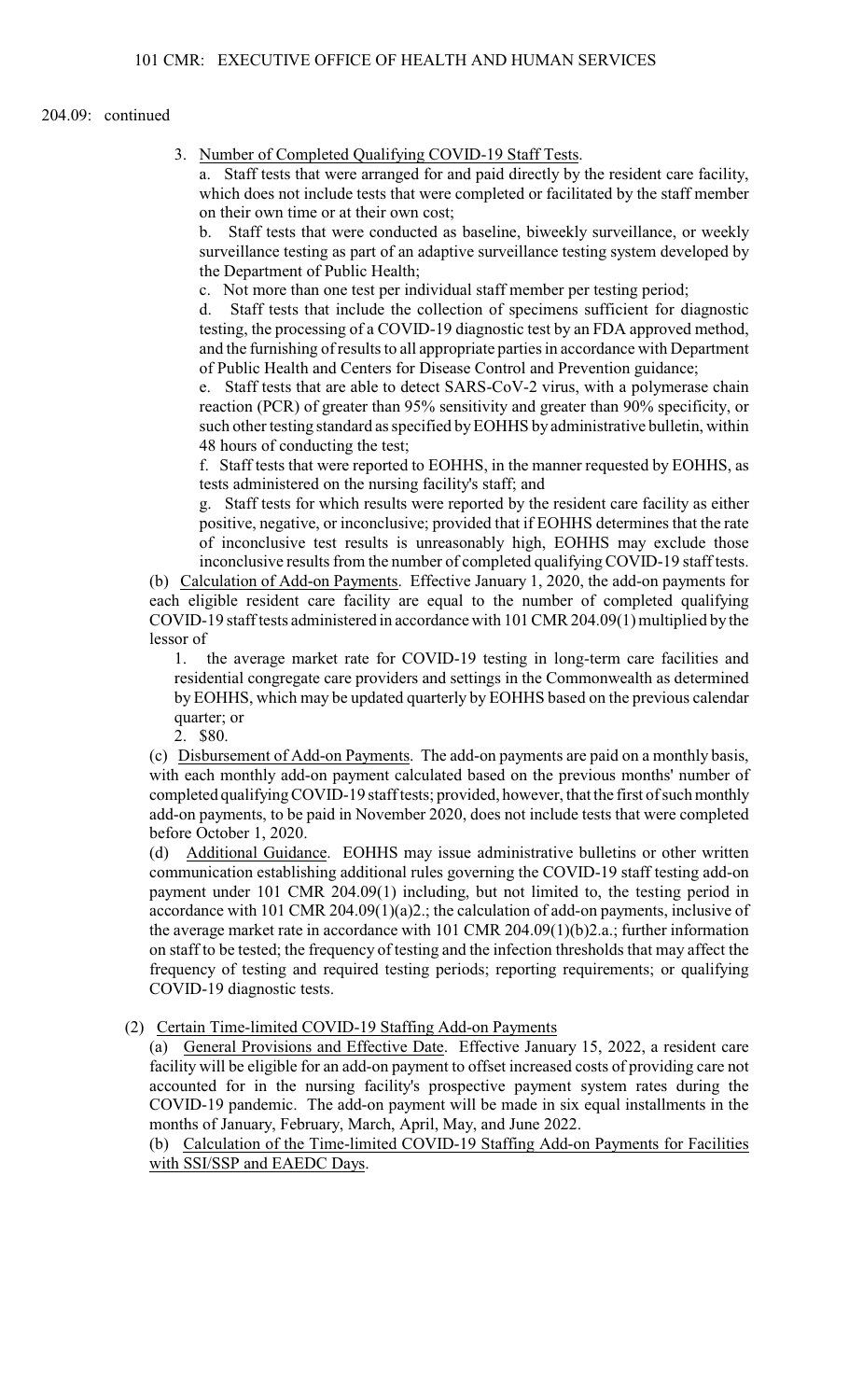### 204.09: continued

1. Divide the number of Massachusetts DTA and EAEDC days annualized from the days reported by each resident care facility provider on their 2020 HCF-4 cost report, by the total number of Massachusetts DTA and EAEDC days, across all resident care facility providers, as annualized from the days reported by all SSI/SSP and EAEDC resident care facility providers on the 2020 HCF-4 cost report.

2. Multiply the quotient calculated in 101 CMR 204.09(2)(b)1. by \$3,055,556.

3. Divide the product calculated in 101 CMR 204.09(2)(b)2. by six.

4. Each monthly add-on payment will equal the amount calculated in 101 CMR 204.09(2)(b)3. for each resident care facility.

(c) Calculation of the Time-limited COVID-19 Staffing Add-on Payments for Facilities with No SSI/SSP and EAEDC Days. For SSI/SSP and EAEDC resident care facilities with no SSI/SSP and EAEDC days reported in the 2020 HCF-4 cost report, the monthly payment will be equal to the average across all SSI/SSP and EAEDC resident care facilities of the amounts calculated in 101 CMR 204.09(2)(b).

(d) Correction of Material Error. EOHHS may adjust any add-on payment made or to be made in accordance with 101 CMR 204.09(2) upon EOHHS's sole determination that there was a material error in the calculation of the payment. EOHHS will not adjust any add-on payment solely because a facility under-reported SSI/SSP and EAEDC days on the 2020 HCF-4 cost report.

(e) Permissible Uses, and Timeframe for Use, of COVID-19 Staffing Add-on Payments. Facilities may use the add-on payments made in accordance with 101 CMR 204.09(2) only for the following expenses for direct-care staff identified at 101 CMR 204.09(2)(f): increases in base wages or retention bonuses for directly employed staff; signing bonuses for new employees; premium pay; shift differentials; and expenses related to temporary agency staff. Expenses related to the staffing add-on payments must be incurred on dates of service beginning January 1, 2022 through June 30, 2022.

(f) Direct-care Staff. For the purposes of the add-on payment made or to be made in accordance with 101CMR 204.09(2), direct-care staff include the following staff categories: Resident/personal care, nursing, dietary, housekeeping, recreational therapy, social workers. Direct-care staff do not include facility administrators.

(g) Reporting Requirements. Each facility will be required to report to EOHHS, in a format prescribed by EOHHS, on the ways in which it expects to use, and the ways in which it ultimately uses, its received staffing add-on payments. The report regarding expected use of these staffing add-on payments must be submitted by March 11, 2022. The report for actual use of these add-on payments must be submitted by July 30, 2022.

(h) Report Verification, Document Request, and Audit. All information included in the reports regarding add-on payments in accordance with 101 CMR 204.09(2)(g) is subject to verification and audit by EOHHS. EOHHS may request records or documents, or conduct an audit of records or documents, pertaining to the add-on payments made in accordance with 101 CMR 204.09(2).

(i) Recoupment of Add-on Payment. EOHHS may recoup any staffing add-on payment, in whole or in part, made to a resident care facility that failed to perform any requirement described at 101 CMR 204.09(2) including, but not necessarily limited to, a facility's failure to:

1. complete the required staffing add-on payment reporting in accordance with 101 CMR 204.09(2)(g);

2. timely submit the required reports in accordance with 101 CMR 204.09(2)(g);

3. use funds on anything other than permissible uses described in accordance with 101 CMR 204.09(2)(e);

4. incur permissible expenses to be funded through these add-on payments by June 30, 2022, in accordance with 101 CMR 204.09(2)(e);

5. use the add-on payments for such incurred permissible expenses in accordance with 101 CMR 204.09(2)(e); or

6. comply with report verification, document request, or audit requirements in accordance with 101 CMR 204.09(2)(h).

(j) EOHHS may, by administrative bulletin or other written issuance, establish additional reporting requirements with respect to these time-limited COVID-19 staffing add-on payments.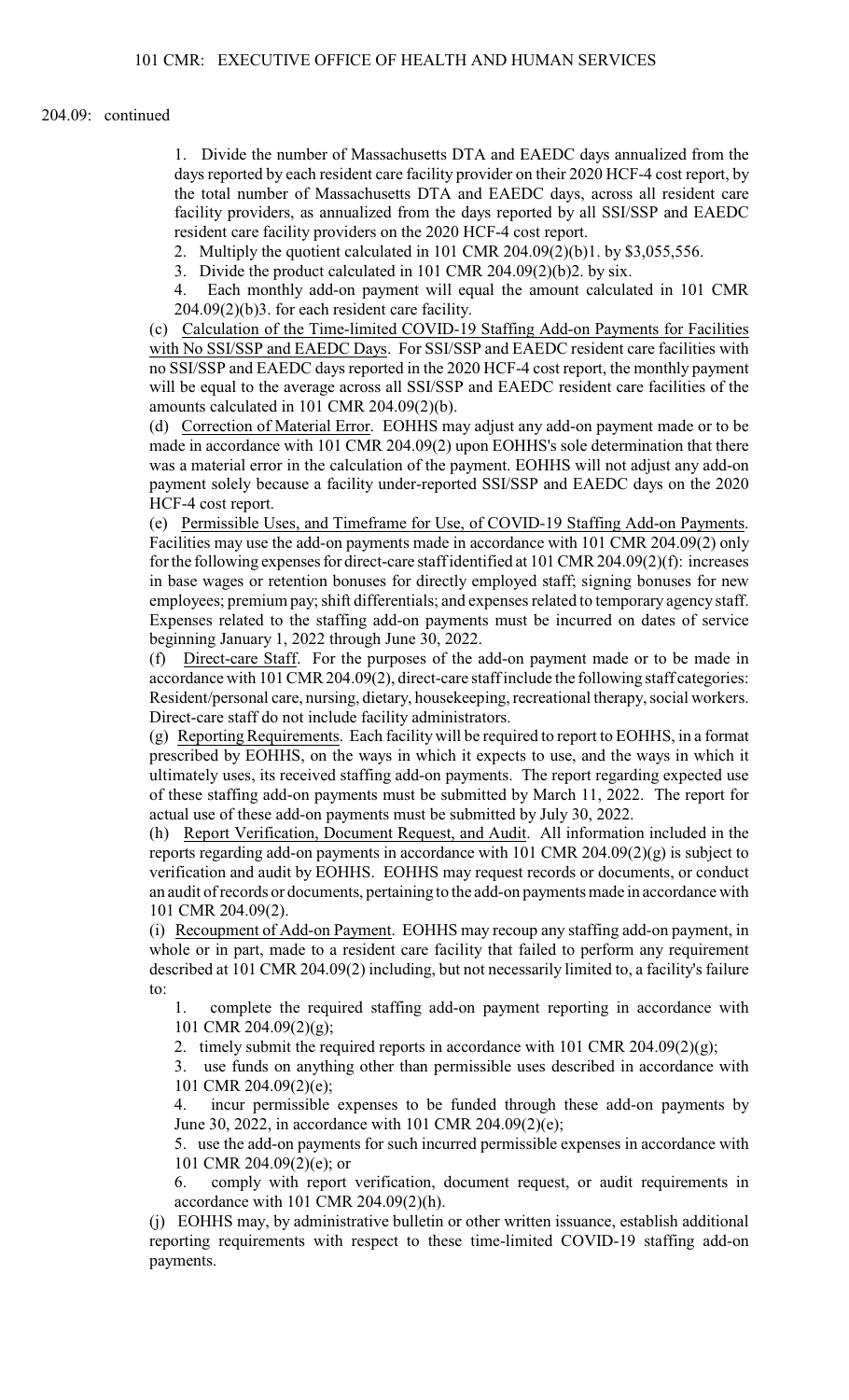## 204.09: continued

(3) Disallowance of COVID-19 Staff Testing Add-on Payments.

(a) A governmental unit may deny payment for an add-on payment under 101 CMR 204.09(1) if the resident care facility fails to meet the COVID-19 testing and reporting requirements established by administrative bulletin or other written issuance in accordance with 101 CMR 204.09(1)(d) or (5).

(b) If a facility has already received a payment under 101 CMR 204.09(1) and is subsequently determined to have failed to meet requirements as described in 101 CMR 204.09(3)(a), the purchasing governmental unit may recover the add-on payment as an overpayment.

(c) Except as provided in 101 CMR 204.09(3)(d), for dates of service before October 28, 2021, a resident care facilitywill not be eligible for any further add-on payments under 101 CMR 204.09(1) if it fails to meet the COVID-19 testing and reporting requirements under 101 CMR 204.09(1) for three or more testing periods within a 60-day period.<br>(d) F

For dates of service on and after October 28, 2021, a resident care facility will be eligible for staff testing add-on payments for testing periods for which the facility complies with the requirements of 101 CMR 204.09(1) and does not fail to comply with testing and reporting requirements described at 101 CMR 204.09(3)(a) notwithstanding its ineligibility for future payments in accordance with 101 CMR 204.09(3)(c).

(4) COVID-19 Vaccine Administration Add-on Payments.

(a) For dates of service beginning October 1, 2021, and notwithstanding any regulatory provision to the contrary, resident care facilities may submit requests for payment for COVID-19 vaccine administration services, provided to eligible residents in accordance with an Emergency Use Authorization (EUA) issued by the federal Food and Drug Administration (FDA) or full FDA approval, and in accordance with any guidance issued by the FDA with respect to such services. Resident care facilities are required to ensure that any such services administered by the facility are administered by individuals whose education, credentials, and training qualify them to render such services.

(b) The costs of services described in 101 CMR 204.09(4)(a) are not included in the resident care facility standard payment rates determined under 101 CMR 204.03. The costs of providing such services will be considered non-allowable costs under 101 CMR 204.03(2)(c).

(c) Requests for payment submitted by the resident care facility for the services described in 101 CMR 204.09(4)(a) are paid at the rates established under 101 CMR 446.03(2): *Medicine*. Such payments are considered payment in full for such services.

(d) EOHHS or purchasing governmental unit may establish, through administrative bulletin or other written issuance, the specific codes and billing instructions for such services.

(5) Written Communication. EOHHS may establish or rely on existing rules, by administrative bulletin or other written issuance, governing various aspects of the COVID-19 payment provisions established under 101 CMR 204.09 including, but not limited to, reporting and compliance requirements, and penalties for noncompliance.

# 204.10: Resident Care Cost Quotient

(1) Beginning July 1, 2022, residential care facilities must have a Resident Care Cost Quotient (RCC-Q), as described in 101 CMR 204.10, that meets or exceeds a threshold to be identified by EOHHS by administrative bulletin. For the rate year beginning in SFY2024, a residential care facility's rate may be subject to a downward adjustment if the facility fails to be at or above the specified RCC-Q threshold in the previous state fiscal year.

(2) The RCC-Q will be calculated by dividing certain resident care expenses by the facility's total revenue, excluding the revenue for non-residential care facility lines of business, and excluding endowment income. EOHHS may further identify or clarify these certain resident care expenses by administrative bulletin or other written issuance. A multiplier may be applied to certain resident care expenses related to one or more resident care workforce position types. EOHHS may establish the workforce position types eligible for any multiplier, details related to application of such multiplier, and the magnitude of such multiplier in calculating the RCC-Q, by administrative bulletin or other written issuance.